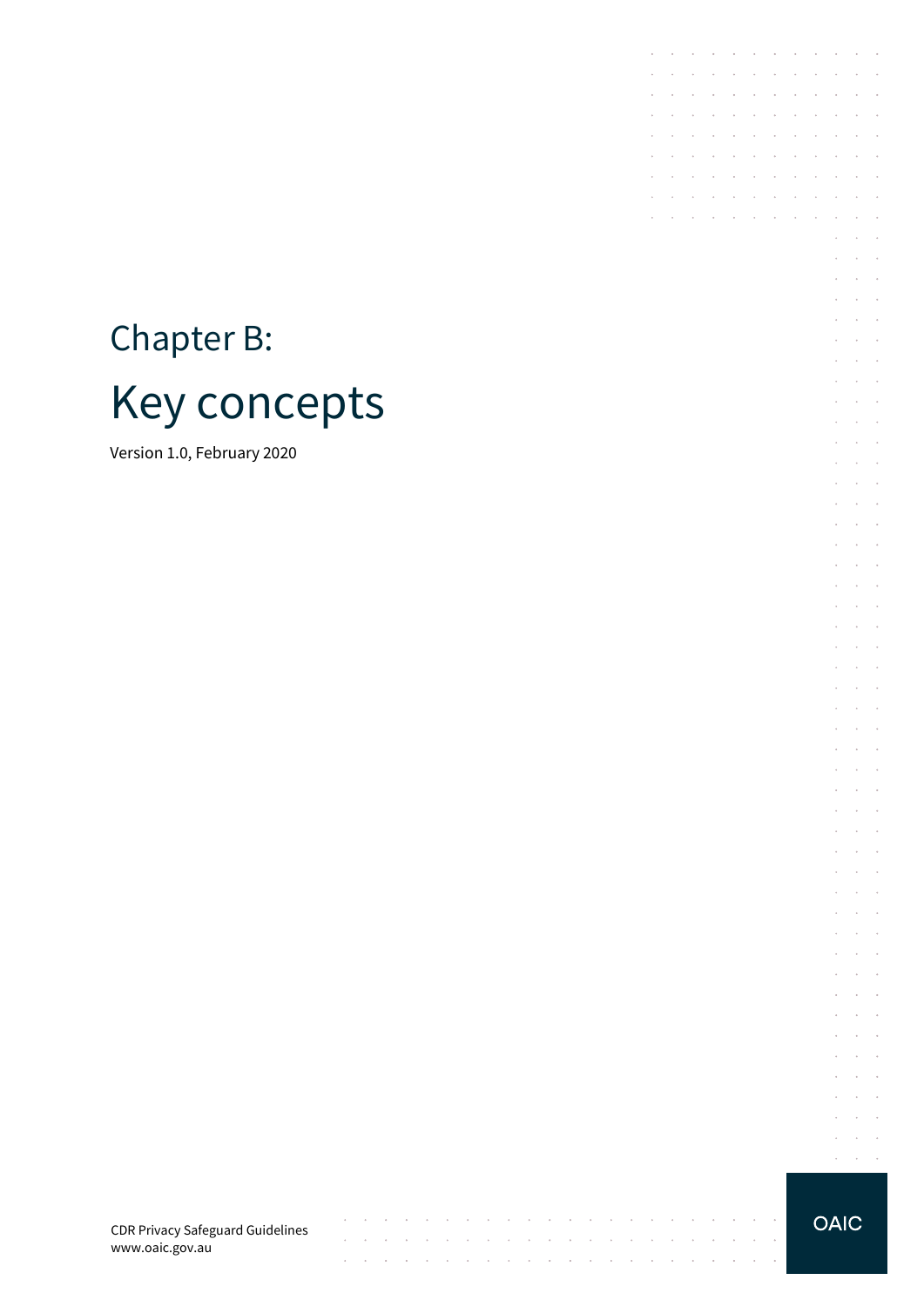# **Contents**

| <b>About this Chapter</b>                         | 4              |
|---------------------------------------------------|----------------|
| <b>Accredited data recipient</b>                  | 6              |
| <b>Accredited person</b>                          | 6              |
| Authorise, Authorisation                          | 7              |
| <b>CDR</b> data                                   | 7              |
| Derived CDR data                                  | $\overline{7}$ |
| <b>CDR</b> participant                            | 7              |
| <b>CDR</b> receipt                                | 8              |
| <b>CDR</b> regime                                 | 8              |
| Collect                                           | 8              |
| Consent                                           | 8              |
| Consumer, CDR consumer or 'eligible' CDR consumer | 9              |
| Reasonably identifiable                           | 10             |
| Relates to                                        | 10             |
| Associate                                         | 11             |
| Held                                              | 11             |
| Eligible CDR consumer                             | 12             |
| Consumer dashboard, or dashboard                  | 12             |
| Consumer data request                             | 12             |
| Direct request service                            | 13             |
| Accredited person request service                 | 13             |
| Valid consumer data request                       | 13             |
| Valid request                                     | 13             |
| <b>CDR Rules</b>                                  | 14             |
| Current                                           | 14             |
| Current consent                                   | 14             |
| Current authorisation                             | 15             |
| <b>Consumer Experience Guidelines</b>             | 15             |
| Data holder                                       | 16             |
| Earliest holding day                              | 16             |
| Data minimisation principle                       | 16             |
| Data standards                                    | 17             |
| <b>Consumer Experience Standards</b>              | 17             |
| Designated gateway                                | 18             |
| <b>Designation instrument</b>                     | 18             |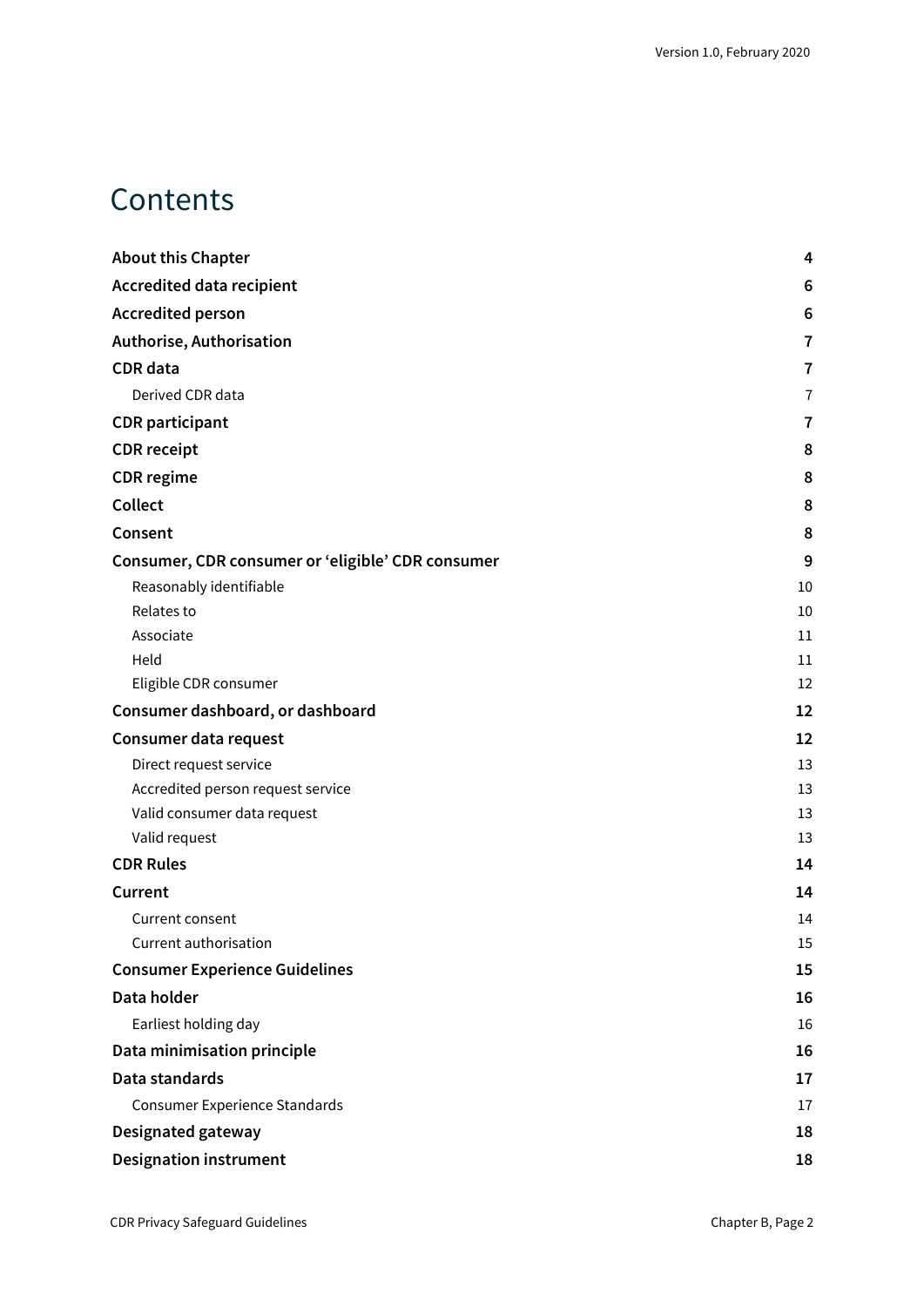| <b>Disclosure</b>                                                        | 18 |
|--------------------------------------------------------------------------|----|
| <b>Eligible</b>                                                          | 19 |
| <b>Outsourced service provider</b>                                       | 19 |
| CDR outsourcing arrangement                                              | 19 |
| <b>Purpose</b>                                                           | 20 |
| Reasonable, Reasonably                                                   | 20 |
| Reasonable steps                                                         | 21 |
| <b>Redundant data</b>                                                    | 21 |
| Required consumer data                                                   | 21 |
| Required or authorised by an Australian law or by a court/tribunal order | 21 |
| Australian law                                                           | 21 |
| Court/tribunal order                                                     | 22 |
| Required                                                                 | 22 |
| Authorised                                                               | 22 |
| Required or authorised to use or disclose CDR data under the CDR Rules   | 23 |
| Required                                                                 | 23 |
| Authorised                                                               | 23 |
| Required product data                                                    | 24 |
| <b>Use</b>                                                               | 24 |
| Voluntary consumer data                                                  | 24 |
| Voluntary product data                                                   | 25 |
|                                                                          |    |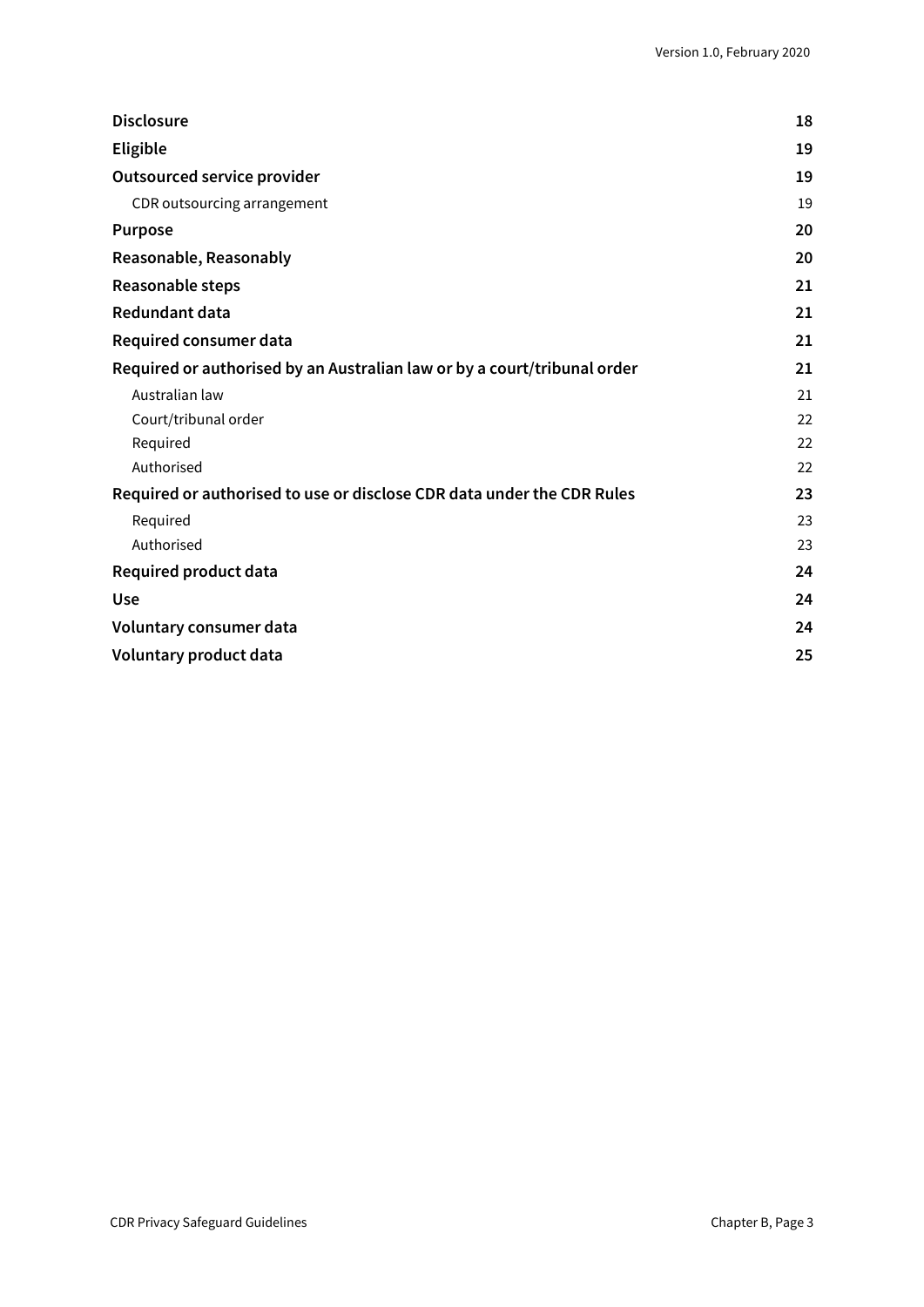# <span id="page-3-0"></span>**About this Chapter**

- $B.1$ This Chapter outlines some key words and phrases that are used in the privacy safeguards and consumer data rules (CDR Rules).
- $B.2$ The example below outlines a key information flow in the CDR regime and demonstrates the operation of several key concepts in the CDR regime.
- $B.3$ Further information regarding the underlined terms can be found within this Chapter under the corresponding heading.

## **Key concepts in the CDR regime explained**



Meadow Bank wants to receive CDR data to provide products or services to consumers under the CDR regime, so it applies to the ACCC (the Data Recipient Accreditor) [1](#page-3-1) to become accredited. The ACCC is satisfied that Meadow Bank meets the accreditation criteria under the CDR Rules and grants accreditation. Meadow Bank is therefore an **accredited person** and is allowed to receive CDR data under the CDR regime.



#### **CDR data**

Carly is a customer of Sunny Bank, but is interested in what alternative credit card rates Meadow Bank could provide. Carly has an existing credit card, and provides Meadow Bank with a valid request (with her consent) to collect her account numbers, balances and features from Sunny Bank for the purposes of comparing credit card rates. Account numbers, balances, and features fall into a class of information set out in the designation instrument for the banking sector,<sup>[2](#page-3-2)</sup> and are therefore **CDR data**.



#### **Data holders**

Sunny Bank is a **data holder**. This is because Sunny Bank holds Carly's CDR data, is not a designated gateway for the data, began to hold CDR data after 1 January 2017 $3$  and is an authorised deposit-taking institution (one of the categories specified in s  $56$ AJ(1)(d) of the Competition and Consumer Act).<sup>[4](#page-3-4)</sup>

<span id="page-3-1"></span><sup>1</sup> See paragraph B.11.

<span id="page-3-2"></span><sup>&</sup>lt;sup>2</sup> Section 56AI(1) of the Competition and Consumer Act. The designation instrument for the banking sector sets out the classes of information that are subject to the CDR regime, the persons who hold this information and will be required or authorised to transfer the information under the regime, and the earliest date that the information must have begun to be held to be subject to the CDR regime.

<span id="page-3-3"></span><sup>&</sup>lt;sup>3</sup> 1 January 2017 is the 'earliest holding day' specified in the designation instrument for the banking sector: s 5(3) of the designation instrument. See paragraphs B.91 to B.92 for further information.

<span id="page-3-4"></span><sup>4</sup> Sunny Bank is an authorised-deposit taking institution, which has been specified as a relevant class of persons in the designation instrument for the banking sector.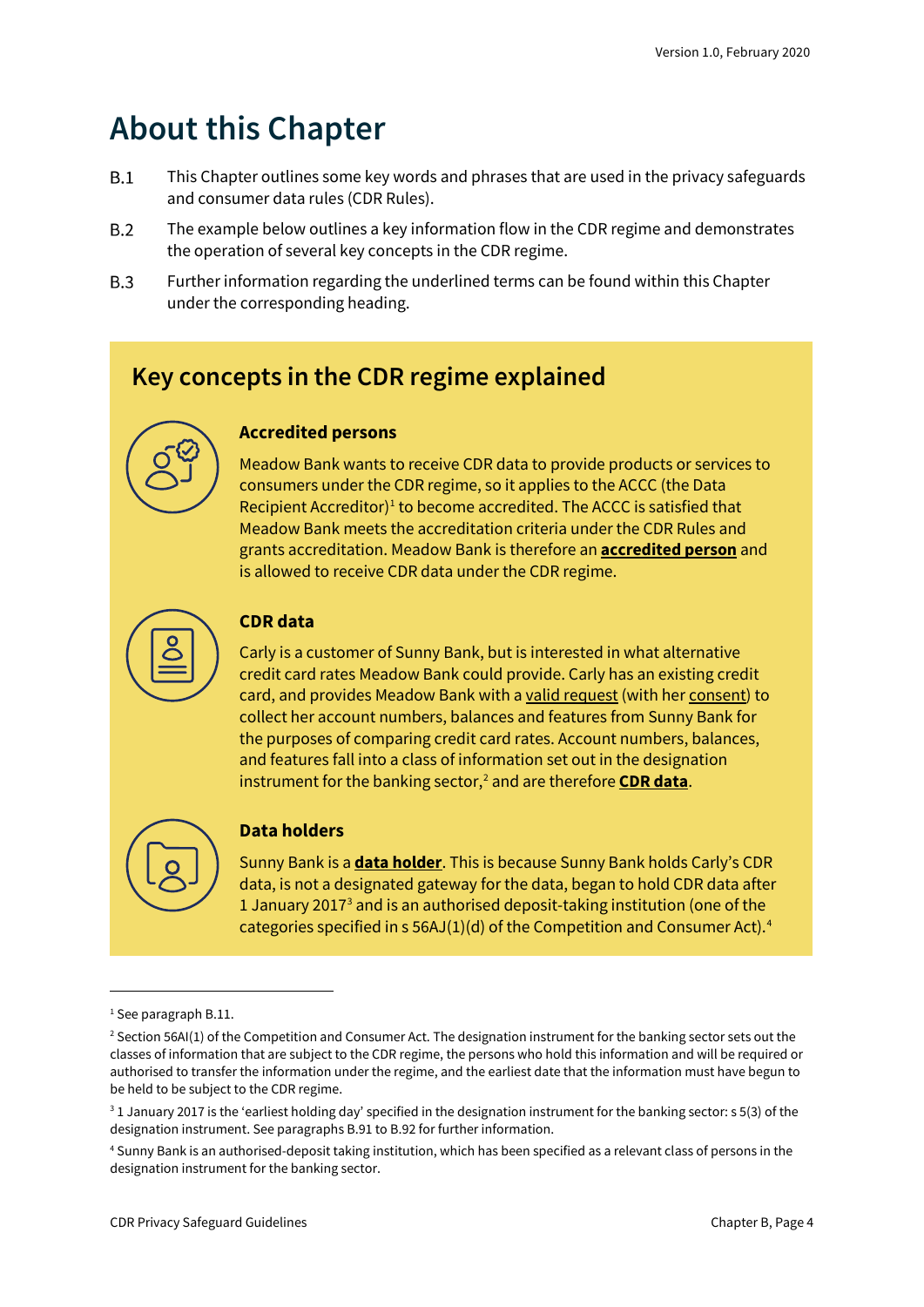

#### **CDR consumers**

Carly is a **CDR consumer for CDR data** because:

- The CDR data relates to Carly because it is about her credit card
- The CDR data is held by a data holder (Sunny Bank), being one of the entity types listed in  $s$  [5](#page-4-0)6AI(3)(b),<sup>5</sup> and
- Carly is identifiable or reasonably identifiable from the CDR data.<sup>[6](#page-4-1)</sup>

#### **Accredited data recipients**

Meadow Bank, as an accredited person, makes a consumer data request on Carly's behalf by asking Sunny Bank to disclose Carly's CDR data. Sunny Bank asks Carly to authorise the disclosure of her CDR data to Meadow Bank.

Upon receiving authorisation from Carly to do so, Sunny Bank discloses Carly's CDR data to Meadow Bank.

Following receipt of Carly's data from Sunny Bank, Meadow Bank is now an **accredited data recipient** of CDR data. This is because Meadow Bank:

- is an accredited person
- has been disclosed CDR data from a data holder (Sunny Bank) under the CDR Rules
- holds that CDR data, and
- does not hold that CDR data as a data holder or designated gateway.<sup>[7](#page-4-2)</sup>



#### **Consumer dashboards**

Given that Meadow Bank has made a consumer data request on Carly's behalf, Meadow Bank provides Carly with a **consumer dashboard**. [8](#page-4-3) A consumer dashboard is an online service that allows Carly to manage and view details about her consent.

Upon receiving the consumer data request from Meadow Bank, Sunny Bank also provides Carly with a consumer dashboard that will allow Carly to manage and view details about her authorisation.<sup>[9](#page-4-4)</sup>

<span id="page-4-0"></span><sup>&</sup>lt;sup>5</sup> See paragraph B.35 for further information.

<span id="page-4-1"></span><sup>6</sup> Section 56AI(3) of the Competition and Consumer Act.

<span id="page-4-2"></span><sup>&</sup>lt;sup>7</sup> Section 56AK of the Competition and Consumer Act.

<span id="page-4-3"></span><sup>8</sup> CDR Rule 1.14(1)(a).

<span id="page-4-4"></span><sup>9</sup> CDR Rule 1.15(1)(a).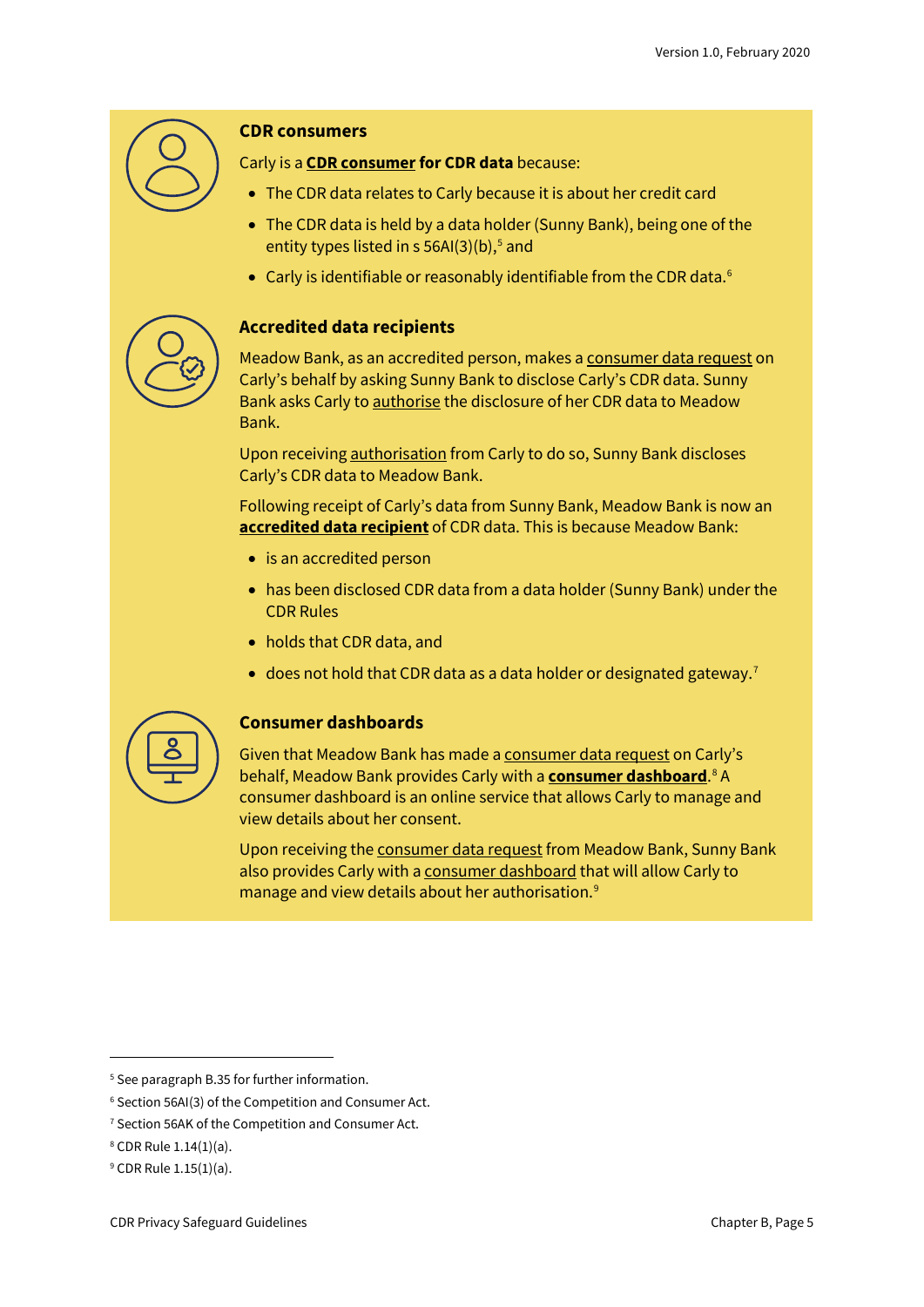# <span id="page-5-0"></span>**Accredited data recipient**

- $B.4$ A person is an 'accredited data recipient' if the person:
	- is an accredited person (see paragraphs B.9-B.12 below)
	- was disclosed CDR data from a data holder under the CDR Rules
	- holds that CDR data (or has another person hold that CDR data on their behalf), and
	- does not hold that CDR data as a data holder or designated gateway.<sup>[10](#page-5-2)</sup>
- $B.5$ A person will only be an 'accredited data recipient' in relation to the CDR data that it has been disclosed under the CDR Rules. [11](#page-5-3)
- **B.6** Where an accredited person seeks consent from a consumer to collect and use CDR data, and subsequently seeks to collect CDR data, they do so as an accredited person because they are yet to collect the CDR data.
- $B.7$ Once an accredited person has been disclosed CDR data under the CDR Rules, they will be both an accredited data recipient and an accredited person. For an illustration of how and when an accredited person becomes an accredited data recipient for CDR data, see the example under paragraph B.3.
- **B.8** A data holder may be accredited, and therefore be both a data holder and an accredited data recipient.

# <span id="page-5-1"></span>**Accredited person**

- **B.9** An 'accredited person' is a person who has been granted accreditation by the Data Recipient Accreditor. [12](#page-5-4)
- $B.10$ In the banking sector for example, an accredited person could be a bank or a fintech that wishes to provide a good or service using CDR data. This is demonstrated by the example under paragraph B.3.
- **B.11** The Data Recipient Accreditor is the Australian Competition and Consumer Commission  $(ACCC).<sup>13</sup>$  $(ACCC).<sup>13</sup>$  $(ACCC).<sup>13</sup>$
- **B.12** To be granted an accreditation, the person must satisfy the accreditation criteria in Part 5 of the CDR Rules.

<span id="page-5-2"></span><sup>&</sup>lt;sup>10</sup> Section 56AK of the Competition and Consumer Act. Rather, the person must hold that CDR data as a result of seeking to collect the CDR data from a data holder under the CDR Rules.

<span id="page-5-3"></span> $11$  If an accredited person is disclosed CDR data otherwise than in accordance with the CDR Rules (for instance, in breach of Privacy Safeguard 3), they will not become an 'accredited data recipient' for that CDR data.

In this situation, the *Privacy Act 1988* and the Australian Privacy Principles would apply (to the extent the CDR data is personal information, and where the accredited person is not a 'small business operator' under the *Privacy Act 1988* (see section 6E(1D) of the Privacy Act).

<span id="page-5-4"></span><sup>&</sup>lt;sup>12</sup> Section 56CA(1) of the Competition and Consumer Act.

<span id="page-5-5"></span> $13$  The ACCC has been appointed as the Data Recipient Accreditor by the Treasurer under s 56CG of the Competition and Consumer Act.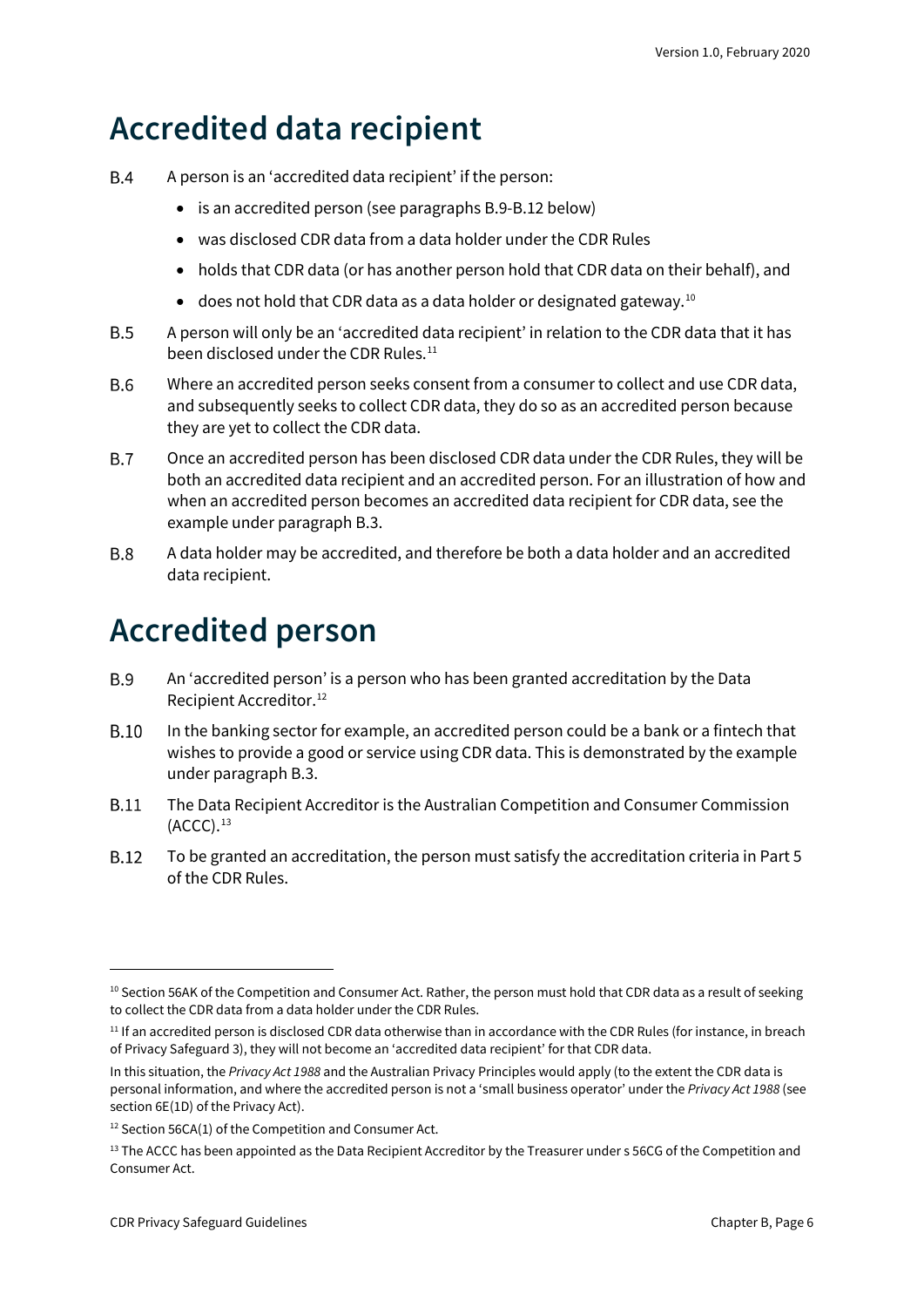# <span id="page-6-0"></span>**Authorise, Authorisation**

- **B.13** An authorisation must meet the requirements set out in the CDR Rules, and be sought in accordance with the data standards. [14](#page-6-4)
- **B.14** Data holders must ask the consumer to authorise the disclosure of their CDR data to an accredited person before disclosing CDR data to the relevant accredited person.
- **B.15** For the banking sector, for requests that relate to joint accounts, in some cases, the data holder might need to seek an authorisation from the other joint account holder.<sup>[15](#page-6-5)</sup>
- **B.16** For further information, see [Chapter C \(Consent\).](https://www.oaic.gov.au/consumer-data-right/cdr-privacy-safeguard-guidelines/chapter-c-consent-the-basis-for-collecting-and-using-cdr-data) See also the example under paragraph B.3 to understand at which point a data holder must seek authorisation from the consumer to disclose CDR data.

# <span id="page-6-1"></span>**CDR data**

- 'CDR data' is information that is: **B.17** 
	- within a class of information specified in the designation instrument for each sector,  $16$ or
	- derived from the above information ('derived CDR data').<sup>[17](#page-6-7)</sup>

## **Derived CDR data**

- <span id="page-6-2"></span>**B.18** 'Derived CDR data' is data that has been wholly or partly derived from CDR data, or data derived from previously derived data.<sup>[18](#page-6-8)</sup> This means data derived from 'derived CDR data' is also 'derived CDR data'.
- **B.19** 'Derived' takes its ordinary meaning. This is because 'derived' is not defined in the Competition and Consumer Act or the *Privacy Act 1988* (the Privacy Act).

# <span id="page-6-3"></span>**CDR participant**

**B.20** A 'CDR participant' is a data holder, or an accredited data recipient, of CDR data. $^{19}$  $^{19}$  $^{19}$ 

<span id="page-6-4"></span><sup>&</sup>lt;sup>14</sup> CDR Rule 4.5(2). See Division 4.4 of the CDR Rules.

<span id="page-6-5"></span><sup>&</sup>lt;sup>15</sup> See clause 4.5 of Schedule 3 to the CDR Rules.

<span id="page-6-6"></span> $16$  Section 56AI(1) of the Competition and Consumer Act. The designation instrument for the banking sector sets out the classes of information that are subject to the CDR regime, the persons who hold this information and will be required or authorised to transfer the information under the regime, and the earliest date that the information must have begun to be held to be subject to the CDR regime. The designation instrument for the banking sector is availabl[e here.](https://www.legislation.gov.au/Details/F2019L01153)

<span id="page-6-7"></span> $17$  Section 56AI(1) of the Competition and Consumer Act. The designation instrument for the banking sector (available [here\)](https://www.legislation.gov.au/Details/F2019L01153) excludes 'materially enhanced information' from the class of information about the use of a product. However, 'materially enhanced information' is nonetheless CDR data (as it is data derived from a specified class of information in the relevant designation instrument). For further information, see the Explanatory Statement to the Designation Instrument (availabl[e here\)](https://www.legislation.gov.au/Details/F2019L01153/Explanatory%20Statement/Text) as well as the explanation of 'voluntary consumer data' in this Chapter.

<span id="page-6-8"></span><sup>18</sup> Section 56AI(2) of the Competition and Consumer Act.

<span id="page-6-9"></span><sup>19</sup> Section 56AL(1) of the Competition and Consumer Act.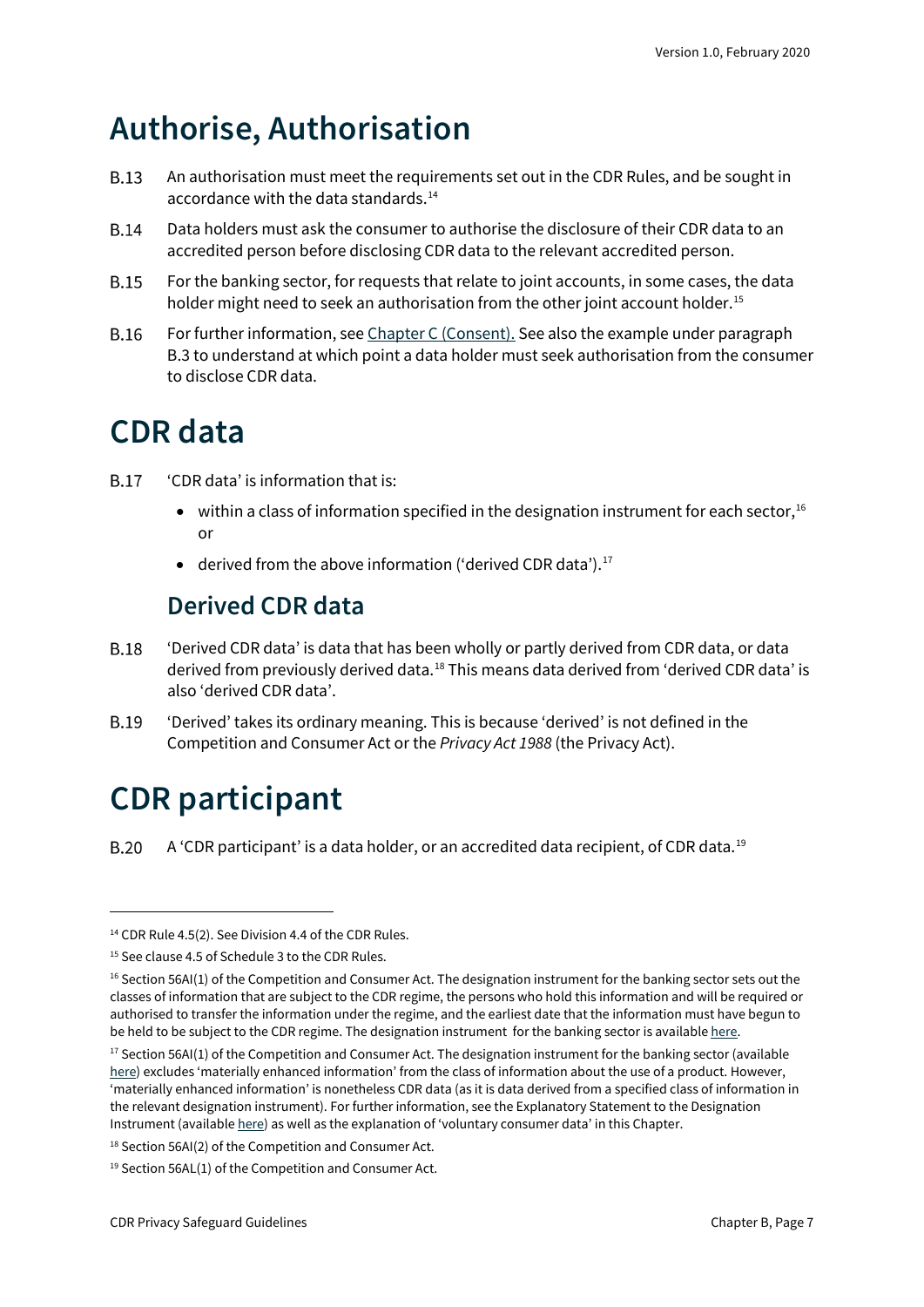# <span id="page-7-0"></span>**CDR receipt**

- **B.21** A 'CDR receipt' is a notice given by an accredited person to a CDR consumer who has consented to the accredited person collecting and using their CDR data, or given to a consumer who has withdrawn such a consent.[20](#page-7-4)
- **B.22** CDR receipts must be given in accordance with CDR Rule 4.18.

# <span id="page-7-1"></span>**CDR regime**

- **B.23** The 'CDR regime' was enacted by the *Treasury Laws Amendment (Consumer Data Right) Act 2019* to insert a new Part IVD into the Competition and Consumer Act.
- **B.24** The CDR regime includes the CDR Rules, privacy safeguards, data standards, designation instruments, and any regulations made in respect of the provisions in the Competition and Consumer Act.

# <span id="page-7-2"></span>**Collect**

- 'Collect' is not defined in the Competition and Consumer Act or the Privacy Act. **B.25**
- **B.26** Under the CDR regime 'collect' has its ordinary, broad meaning (as it does under the Privacy Act). The concept of 'collection' applies broadly, and includes gathering, acquiring or obtaining CDR data by any means including from individuals and other entities.
- **B.27** Section 4(1) of the Competition and Consumer Act, provides that a person 'collects' information only if the person collects the information for inclusion in:
	- a record (within the meaning of the Privacy Act), or
	- a generally available publication (within the meaning of the Privacy Act).<sup>[21](#page-7-5)</sup>

# <span id="page-7-3"></span>**Consent**

- **B.28** Consent must meet the requirements set out in the CDR Rules.
- **B.29** Consent is the primary basis on which an accredited person may collect and use CDR data. [22](#page-7-6)

<span id="page-7-4"></span><sup>&</sup>lt;sup>20</sup> CDR Rule 4.18(1).

<span id="page-7-5"></span> $21$  'Record' is defined in s 6(1) of the Privacy Act to include a document or an electronic or other device, with certain exclusions. 'Generally available publication' is defined in s 6(1) of the Privacy Act to include certain publications that are, or will be, generally available to members of the public whether or not published in print, electronically or any other form and whether or not available on the payment of a fee.

<span id="page-7-6"></span><sup>&</sup>lt;sup>22</sup> While consent is the only basis on which an accredited person may collect CDR data, consent is a primary basis on which an accredited person may use CDR data. See Chapter 6 (Privacy Safeguard 6) for further information regarding use of CDR data.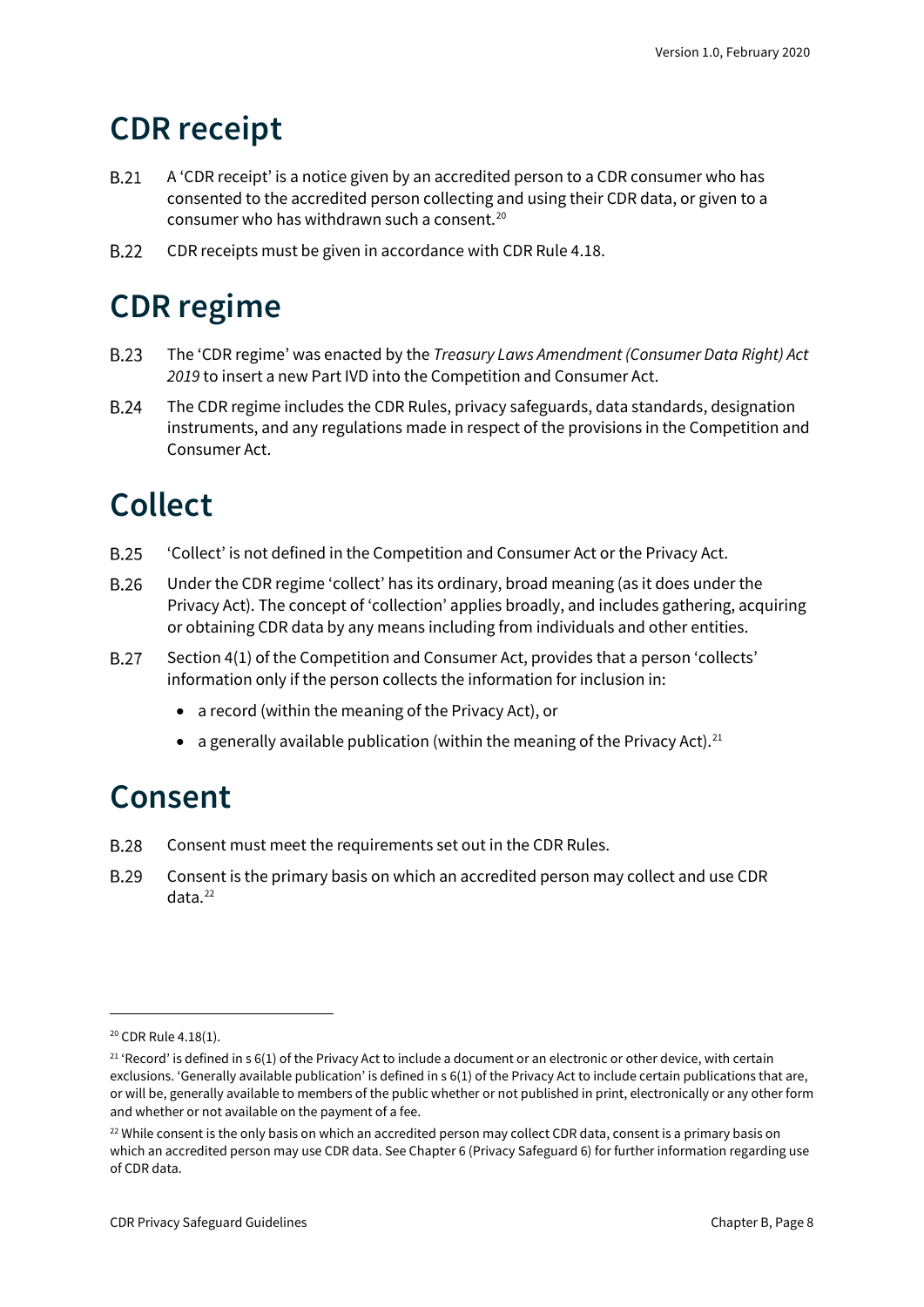- **B.30** Consent also underpins how an accredited person or accredited data recipient may collect and use CDR data in the CDR regime. [23](#page-8-1)
- **B.31** For further information, including the requirements by which an accredited person must seek consent from a consumer, see [Chapter C \(Consent\).](https://www.oaic.gov.au/consumer-data-right/cdr-privacy-safeguard-guidelines/chapter-c-consent-the-basis-for-collecting-and-using-cdr-data)

# <span id="page-8-0"></span>**Consumer, CDR consumer or 'eligible' CDR consumer**

- **B.32** The 'CDR consumer' is the person who is able to:
	- access the CDR data held by a data holder, and
	- direct that the CDR data be disclosed to them or to an accredited person.
- **B.33** A CDR consumer is an identifiable or reasonably identifiable person to whom the CDR data relates, because of the supply of a good or service either to the person or an associate of the person.<sup>[24](#page-8-2)</sup> A consumer can be an individual, another person such as a company, or a business enterprise.<sup>25</sup>
- **B.34** This means a person can be a 'CDR consumer' for CDR data relevant to goods or services used by one of their associates, such as a partner, family member or related body corporate. [26](#page-8-4)
- **B.35** The CDR data that relates to the 'CDR consumer' must be held by:
	- a data holder of the CDR data
	- an accredited data recipient of the CDR data, or
	- an entity that holds the data on behalf of a data holder or accredited data recipient of the CDR data.<sup>[27](#page-8-5)</sup>
- **B.36** Section 4B(1) of the Competition and Consumer Act does not apply for the purposes of determining whether a person is a 'CDR consumer'. [28](#page-8-6) This section explains when a person is taken to have acquired particular goods or services as a consumer, outside of the CDR regime.
- **B.37** These guidelines use the term 'consumer' to refer to 'CDR consumer'.

<span id="page-8-1"></span> $23$  For example, an accredited person may only use or disclose CDR data in accordance with a current consent from the consumer unless an exception applies. One way in which an accredited person is authorised to use or disclose CDR data under the CDR Rules is to provide goods or services requested by the consumer. This must be done in compliance with the data minimisation principle and in accordance with a current consent from the consumer (CDR Rule 7.5(1)(a)). For further information, se[e Chapter 6 \(Privacy Safeguard 6\).](https://www.oaic.gov.au/consumer-data-right/cdr-privacy-safeguard-guidelines/chapter-6-privacy-safeguard-6-use-or-disclosure-of-cdr-data-by-accredited-data-recipients-or-designated-gateways)

<span id="page-8-2"></span><sup>&</sup>lt;sup>24</sup> Section 56AI(3)(a) of the Competition and Consumer Act. Note that s 56AI(3)(a)(ii) allows for regulations to be made to prescribe circumstances in which CDR data may relate to a person.

<span id="page-8-3"></span><sup>25</sup> Section 56AI(4) of the Competition and Consumer Act; Explanatory Memorandum, *Treasury Laws Amendment (Consumer Data Right) Bill 2019*, paragraph 1.100.

<span id="page-8-4"></span><sup>&</sup>lt;sup>26</sup> In the banking sector, a key example of this is where CDR data relates to a joint account.

<span id="page-8-5"></span><sup>&</sup>lt;sup>27</sup> Section 56AI(3) of the Competition and Consumer Act.

<span id="page-8-6"></span><sup>28</sup> Section 56AI(4) of the Competition and Consumer Act.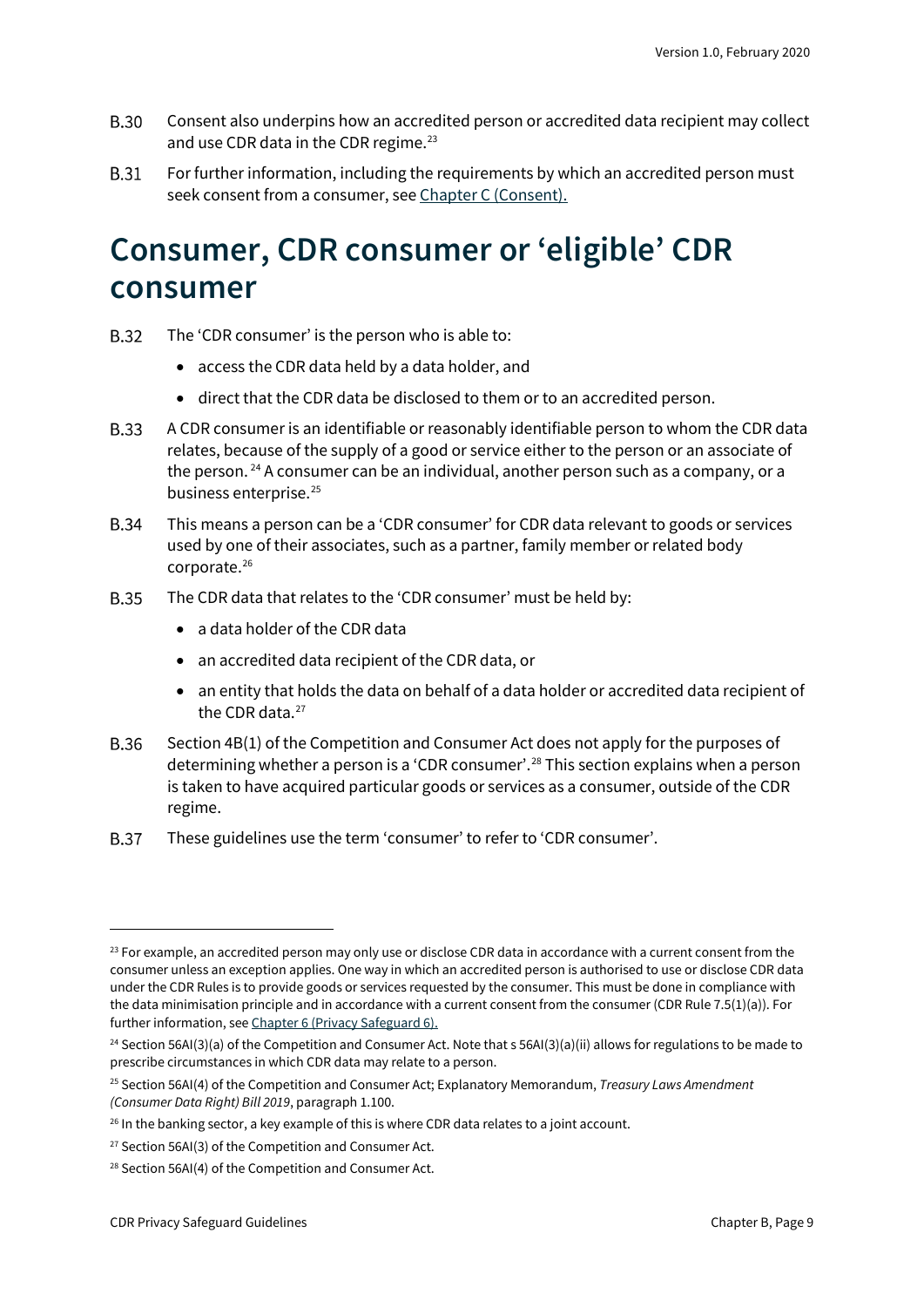## **Reasonably identifiable**

- <span id="page-9-0"></span>**B.38** For a person to be a 'CDR consumer', the person must be identifiable, or 'reasonably identifiable', from the CDR data or other information held by the entity.
- **B.39** For the purpose of determining whether a person is a 'CDR consumer' for CDR data, 'reasonably identifiable' is an objective test that has practical regard to the relevant context. This can include consideration of:
	- the nature and amount of information
	- other information held by the entity (see paragraphs B.54- B.56 or a discussion on the meaning of 'held') and
	- whether it is practicable to use that information to identify the person.
- **B.40** Where it is unclear whether a person is 'reasonably identifiable', an entity should err on the side of caution and act as though the person is 'reasonably identifiable' from the CDR data or other information held by the entity. In practice, this generally means treating the person as a 'CDR consumer' – the entity would need to handle CDR data which relates to the consumer in accordance with the privacy safeguards.
- <span id="page-9-1"></span>**B.41** See B.119-B.122 for a discussion on the meaning of 'reasonably'.

## **Relates to**

- **B.42** For a person to be a 'CDR consumer', CDR data must 'relate to' that person.
- **B.43** In this context, the concept of 'relates to' is broad. It applies where there is some 'association' between the CDR data and the person which is 'relevant' or 'appropriate' depending on the statutory context[.29](#page-9-2) The relevant context in the CDR regime is the Competition and Consumer Act and the Privacy Act.
- **B.44** The Competition and Consumer Act states that the CDR data must 'relate to' the person because of the supply of a good or service to them or an associate of theirs, or because of circumstances of a kind prescribed by the CDR Rules. [30](#page-9-3)
- **B.45** CDR data will not 'relate to' a person unless the data itself is somehow relevant or appropriate for that person's use as a consumer under the CDR regime.
- **B.46** An association between a person and certain CDR data will not be relevant or appropriate merely because, for instance, a sibling or other relative of the person has been supplied goods or services which the data concerns (see the discussion of 'associate' at B.49-B.53 below).
- **B.47** Where information is primarily about a good or service but reveals information about a person's use of that good or service, it 'relates to' the person.<sup>[31](#page-9-4)</sup>

<span id="page-9-2"></span><sup>&</sup>lt;sup>29</sup> PMT Partners Pty Ltd (in lig) v Australian National Parks and Wildlife Service (1995) 184 CLR 301, 331 (Toohey and Gummow JJ).

<span id="page-9-3"></span><sup>30</sup> Section 56AI(3)(a) of the Competition and Consumer Act.

<span id="page-9-4"></span><sup>31</sup> Explanatory Memorandum, *Treasury Laws Amendment (Consumer Data Right) Bill 2019*, section 1.108.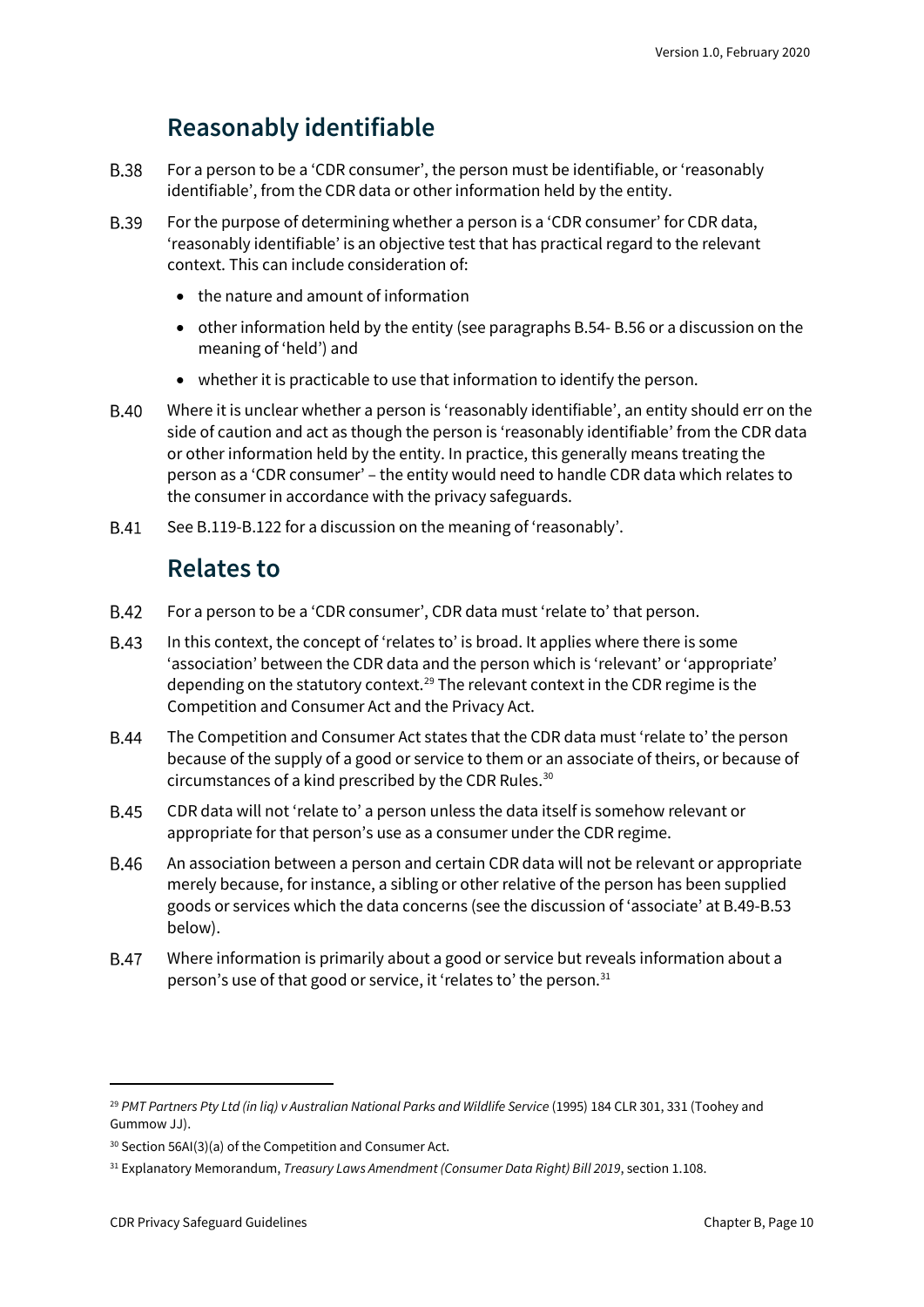<span id="page-10-0"></span>**B.48** By using the broad phrase 'relates to', the CDR regime captures meta-data.<sup>[32](#page-10-2)</sup>

### **Associate**

- **B.49** For a person to be a CDR consumer, CDR data must relate to that person because of the supply of a good or service to the person or one or more of that person's 'associates'.
- **B.50** In this context, 'associate' has the same meaning as in the *Income Tax Assessment Act 1936* (ITA Act).[33](#page-10-3) Section 318 of the ITA Act defines 'associates' with respect to natural persons, companies, trustees and partnerships.[34](#page-10-4)
- **B.51** For natural persons, an associate is:
	- a relative
	- a partner
	- a trustee of a trust under which the person or another associate benefits, or
	- certain companies able to be sufficiently influenced by the person or their associates.
- **B.52** The ITA Act offers further guidance on when a person is an 'associate' of a natural person, trustee of a trust or a company.
- **B.53** The ITA Act does not define 'associate' with respect to a government entity. This means that a government entity that is not a company cannot be a CDR consumer if the CDR data relates to the entity because of the supply of a good or service to one or more of the entity's 'associates', because the entity does not have any 'associates' as defined in the ITA Act.

## **Held**

- <span id="page-10-1"></span>**B.54** CDR data that relates to a CDR consumer must be 'held' by:
	- a data holder of the CDR data
	- an accredited data recipient of the CDR data, or
	- an entity that holds the data on behalf of a data holder or accredited data recipient of the CDR data.<sup>[35](#page-10-5)</sup>
- **B.55** Section 4(1) of the Competition and Consumer Act provides that a person 'holds' information if they have possession or control of a record (within the meaning of the Privacy Act)<sup>[36](#page-10-6)</sup> that contains the information.<sup>[37](#page-10-7)</sup> This definition is comparable to the definition of 'holds' in the Privacy Act. [38](#page-10-8)

<span id="page-10-2"></span><sup>32</sup> This includes meta-data of the type found not to be 'about' an individual for the purpose of the Privacy Act in *Privacy Commissioner v Telstra Corporation Limited* [2017] FCAFA 4: Explanatory Memorandum, *Treasury Laws Amendment (Consumer Data Right) Bill 2019*, section 1.106.

<span id="page-10-3"></span><sup>33</sup> Section 56AI(3) of the Competition and Consumer Act.

<span id="page-10-4"></span><sup>&</sup>lt;sup>34</sup> For the purposes of the CDR regime, associates of partnerships are not directly relevant, as a partnership is not a 'person'.

<span id="page-10-5"></span><sup>&</sup>lt;sup>35</sup> Section 56AI(3) of the Competition and Consumer Act.

<span id="page-10-6"></span><sup>&</sup>lt;sup>36</sup> 'Record' is defined in s 6(1) of the Privacy Act.

<span id="page-10-7"></span> $37$  Section 4(1) of the Competition and Consumer Act.

<span id="page-10-8"></span><sup>38</sup> Section 6(1) of the Privacy Act.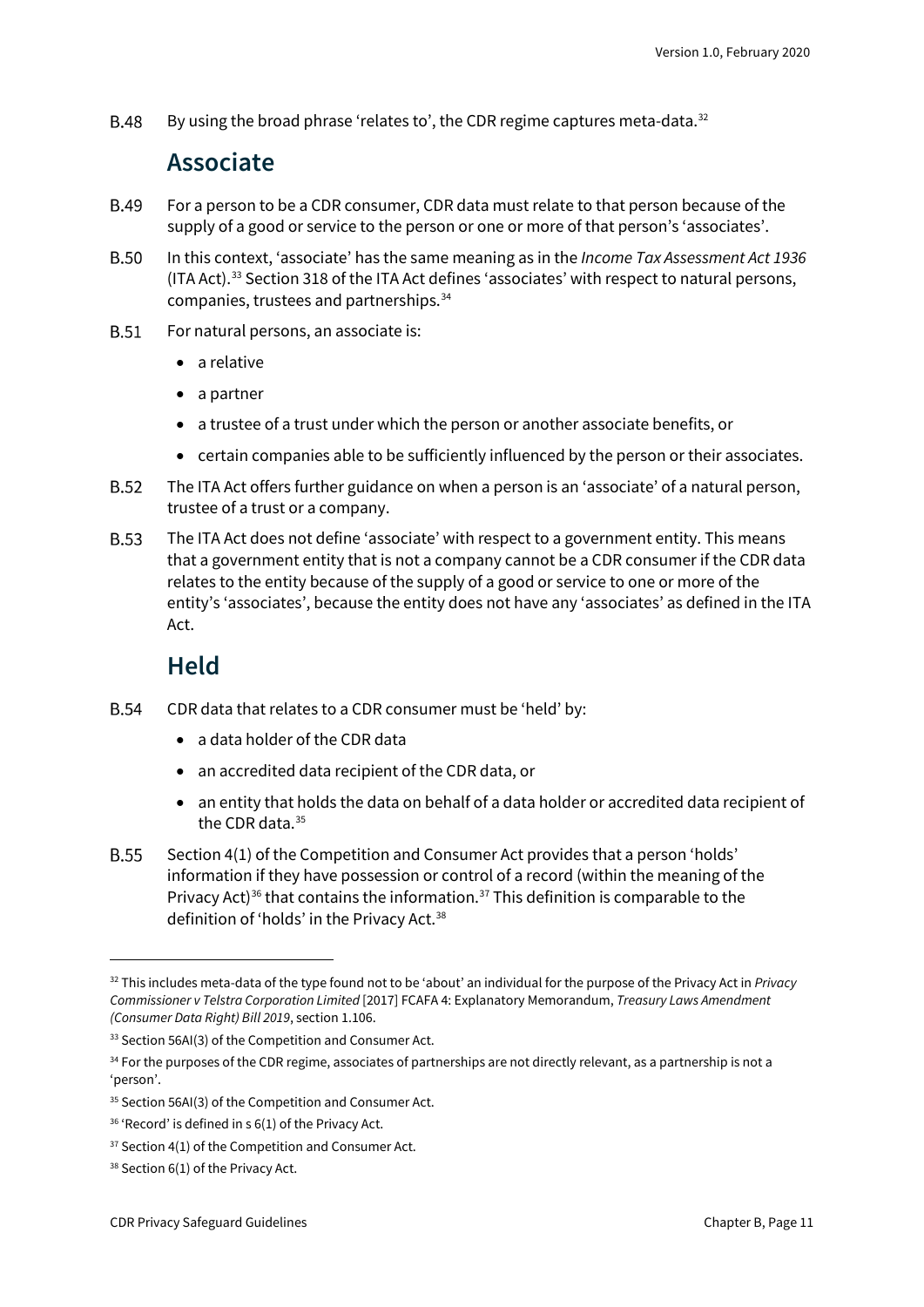<span id="page-11-0"></span>**B.56** If a person has a right or power to deal with particular data, the person has effective control of the data and therefore 'holds' the data.

## **Eligible CDR consumer**

- **B.57** While 'CDR consumer' is defined in the Competition and Consumer Act, only 'eligible' CDR consumers may make consumer data requests under the CDR Rules.
- **B.58** A consumer for the banking sector is 'eligible' if, at that time:
	- for any consumer the consumer has an account with the data holder that is open and set up in such a way that it can be accessed online
	- for a consumer that is an individual the consumer is 18 years or older, and
	- for any consumer with a debit card, personal credit, business credit or charge card account – where the account is in the name of a single person (the 'account holder') but multiple individuals are authorised to make transactions, the consumer is the account holder. [39](#page-11-3)
- For guidance regarding 'consumers' and 'CDR consumers', see paragraphs B.32 B.37. **B.59**

## <span id="page-11-1"></span>**Consumer dashboard, or dashboard**

- B.60 Each accredited person and each data holder must provide a 'consumer dashboard' for CDR consumers.
- B.61 An accredited person's consumer dashboard is an online service that can be used by CDR consumers. Each dashboard is visible only to the accredited person and the relevant CDR consumer.
	- CDR consumers can use their dashboard to manage consumer data requests and associated consents for the accredited person to collect and use CDR data.
	- The service must also notify the consumer of information related to CDR data collected pursuant to a consent.
- **B.62** A data holder's consumer dashboard is an online service that can be used by each CDR consumer to manage authorisations to disclose CDR data in response to consumer data requests. The service must also notify the consumer of information related to CDR data disclosed pursuant to an authorisation.
- B.63 These guidelines use the term 'dashboard' and 'consumer dashboard' interchangeably.

## <span id="page-11-2"></span>**Consumer data request**

- **B.64** A 'consumer data request' is either:
	- a request made directly by a CDR consumer to a data holder<sup>40</sup>, or

<span id="page-11-3"></span><sup>&</sup>lt;sup>39</sup> Clause 2.1 of Schedule 3 to the CDR Rules.

<span id="page-11-4"></span><sup>40</sup> CDR Rule 3.3(1).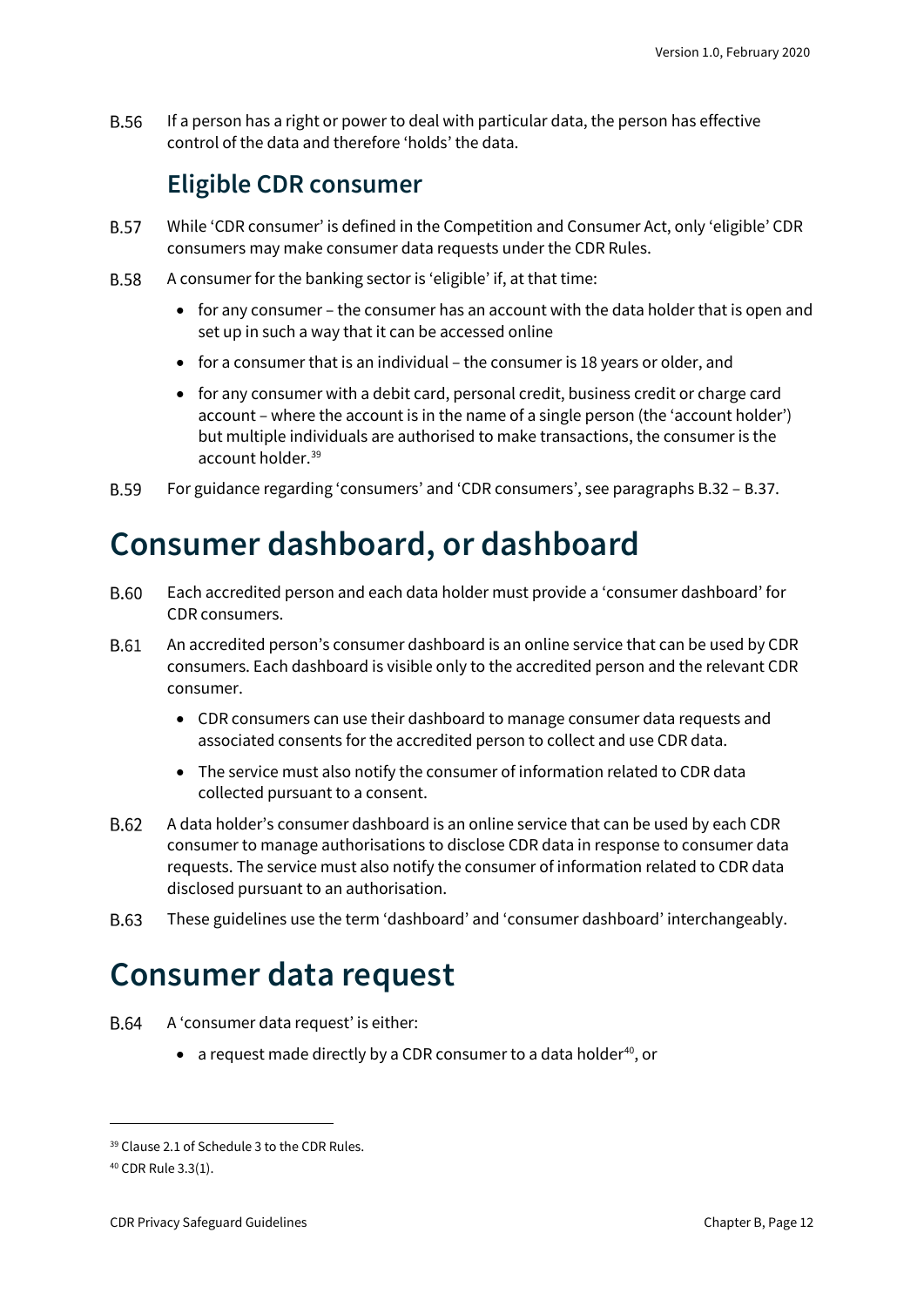- a request made by an accredited person to a data holder, on behalf of a CDR consumer, in response to the consumer's valid request for the accredited person to seek to collect the consumer's CDR data.<sup>[41](#page-12-4)</sup>
- **B.65** A request directly from a CDR consumer must be made using the data holder's direct request service and may be for some or all of the consumer's CDR data.[42](#page-12-5)
- **B.66** A request from an accredited person must be made through the data holder's accredited person request service and must relate only to data the person has consent from the consumer to collect and use. A request from an accredited person must comply with the data minimisation principle.<sup>[43](#page-12-6)</sup>
- <span id="page-12-0"></span>**B.67** Refer to [Chapter C](https://www.oaic.gov.au/consumer-data-right/cdr-privacy-safeguard-guidelines/chapter-c-consent-the-basis-for-collecting-and-using-cdr-data) (Consent) for further information.

## **Direct request service**

- **B.68** A data holder's 'direct request service' is an online service that allows eligible CDR consumers to make consumer data requests directly to the data holder in a timely and efficient manner.<sup>[44](#page-12-7)</sup>
- B.69 It also allows CDR consumers to receive the requested data in human-readable form and sets out any fees for disclosure of voluntary consumer data.
- <span id="page-12-1"></span>**B.70** This service must conform with the data standards.

## **Accredited person request service**

- **B.71** A data holder's 'accredited person request service' is an online service allowing accredited persons to make consumer data requests to the data holder on behalf of eligible CDR consumers.[45](#page-12-8)
- **B.72** It also allows accredited persons to receive requested data in machine-readable form.
- <span id="page-12-2"></span>**B.73** This service must conform with the data standards.

## **Valid consumer data request**

<span id="page-12-3"></span>**B.74** A consumer data request is 'valid' if it is made directly by an eligible CDR consumer.<sup>46</sup>

## **Valid request**

**B.75** A 'valid' request is defined in the CDR Rules in Part 3 (Consumer data requests made by eligible CDR consumers) and Part 4 (Consumer data requests made by accredited persons).

<span id="page-12-4"></span><sup>41</sup> CDR Rule 4.4(1).

<span id="page-12-5"></span><sup>42</sup> CDR Rule 3.3(1).

<span id="page-12-6"></span><sup>43</sup> CDR Rule 4.4(1).

<span id="page-12-7"></span><sup>44</sup> CDR Rule 1.13(2).

<span id="page-12-8"></span><sup>45</sup> CDR Rule 1.13(3).

<span id="page-12-9"></span><sup>46</sup> CDR Rule 3.3(3).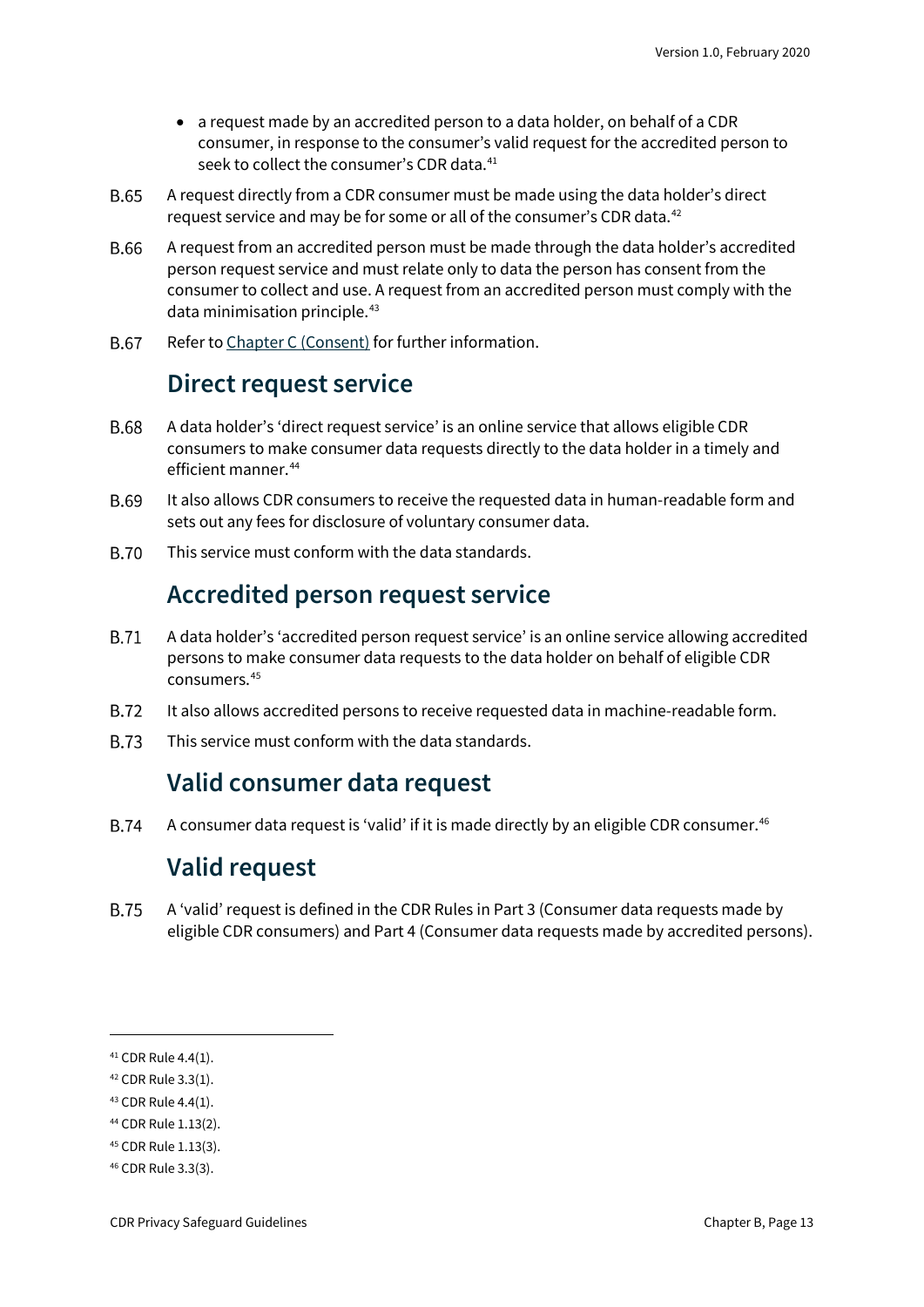- **B.76** Under Part 3, a consumer data request made by a CDR consumer directly to a data holder is 'valid' if it is made by a CDR consumer who is eligible to make the request.<sup>[47](#page-13-3)</sup>
- **B.77** An 'eligible' consumer for the banking sector is discussed above at paragraphs B.57 to B.59.
- **B.78** Under Part 4 of the CDR Rules, a request is 'valid' if:
	- the CDR consumer has requested the accredited person to provide goods or services to themselves or another person and the accredited person needs the CDR data to provide those goods or services
	- the accredited person has asked the consumer to give their consent for the person to collect and use the CDR data in order to provide those goods or services and
	- the CDR consumer has given consent in response to the accredited person's request (and that consent has not been withdrawn).<sup>[48](#page-13-4)</sup>
- Refer to [Chapter 3 \(Privacy](https://www.oaic.gov.au/consumer-data-right/cdr-privacy-safeguard-guidelines/chapter-3-privacy-safeguard-3-seeking-to-collect-cdr-data-from-cdr-participants) Safeguard 3) for further information regarding valid requests. **B.79**

## <span id="page-13-0"></span>**CDR Rules**

- **B.80** The consumer data rules (CDR Rules) refer to the *Competition and Consumer (Consumer Data Right) Rules 2020*.
- The ACCC has the power to make rules, $49$  with the consent of the Minister, $50$  to determine **B.81** how the CDR functions in each sector. CDR Rules may be made on all aspects of the CDR regime (as provided in Part IVD the Competition and Consumer Commission Act) including the privacy safeguards, accreditation of an entity, the Data Standards Body and the format of CDR data and the data standards.

## <span id="page-13-1"></span>**Current**

## **Current consent**

- <span id="page-13-2"></span>**B.82** Consent to collect and use particular CDR data is 'current' if it has not expired under CDR Rule 4.14.[51](#page-13-7)
- **B.83** CDR Rule 4.14 provides that consent expires if:
	- it is withdrawn
	- the accredited person is notified by the data holder of the withdrawal of authorisation
	- the period of consent has ended
	- 12 months has passed after consent was given

<span id="page-13-3"></span><sup>47</sup> CDR Rule 3.3(3).

<span id="page-13-4"></span><sup>48</sup> CDR Rule 4.3.

<span id="page-13-5"></span><sup>49</sup> Section 56BA(1) of the Competition and Consumer Act.

<span id="page-13-6"></span><sup>50</sup> Section 56BR of the Competition and Consumer Act.

<span id="page-13-7"></span><sup>51</sup> CDR Rule 1.7(1) (Definitions).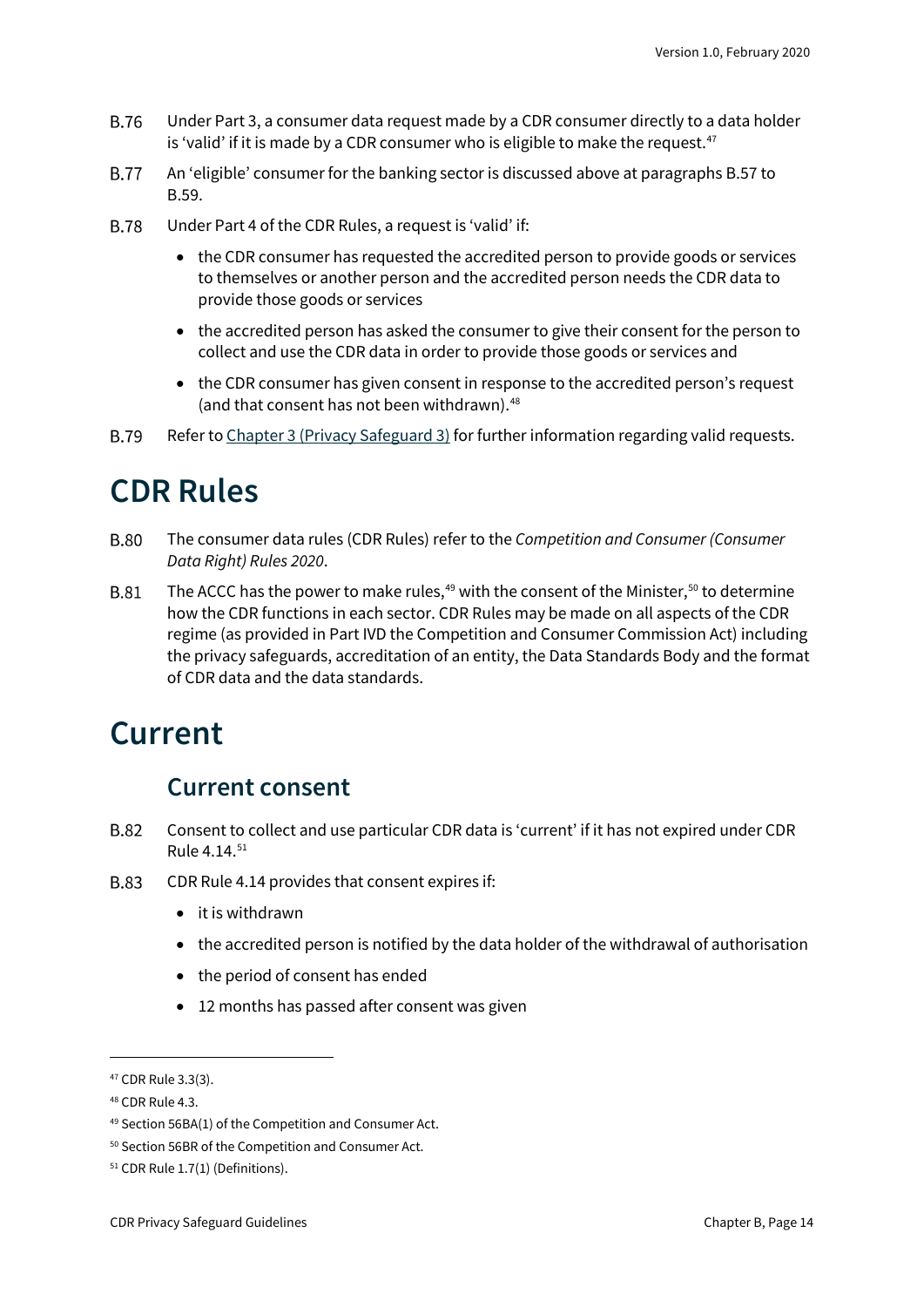- another CDR Rule provides that consent expires, or
- the accredited person's accreditation is revoked or surrendered.

#### **Current authorisation**

- <span id="page-14-0"></span>Authorisation to disclose particular CDR data to an accredited person is 'current' if it has **B.84** not expired under CDR Rule 4.26.
- CDR Rule 4.26 provides that authorisation expires if: **B.85** 
	- it is withdrawn
	- the consumer ceases to be eligible
	- the data holder is notified by the accredited person of the withdrawal of consent to collect the CDR data
	- the period of authorisation has ended
	- authorisation was for a single occasion and the disclosure has occurred
	- 12 months has passed after authorisation was given
	- another CDR Rule provides that authorisation expires, or
	- the accreditation of the accredited person to whom the data holder is authorised to disclose is revoked or surrendered.

## <span id="page-14-1"></span>**Consumer Experience Guidelines**

- **B.86** The Consumer Experience Guidelines set out guidelines for best practice design patterns to be used by entities seeking consent from consumers under the CDR regime.
- **B.87** The Consumer Experience Guidelines are made by the Data Standards Body and cover:
	- the process and decision points that a consumer steps through when consenting to share their data
	- what (and how) information should be presented to consumers to support informed decision making, and
	- language that should be used (where appropriate) to ensure a consistent experience for consumers across the broader CDR ecosystem.
- **B.88** The Consumer Experience Guidelines contain supporting examples illustrating how a range of key CDR Rules can be implemented.
- **B.89** The Consumer Experience Guidelines are available on the Data Standards Body website, [www.consumerdatastandards.org.au.](http://www.consumerdatastandards.org.au/)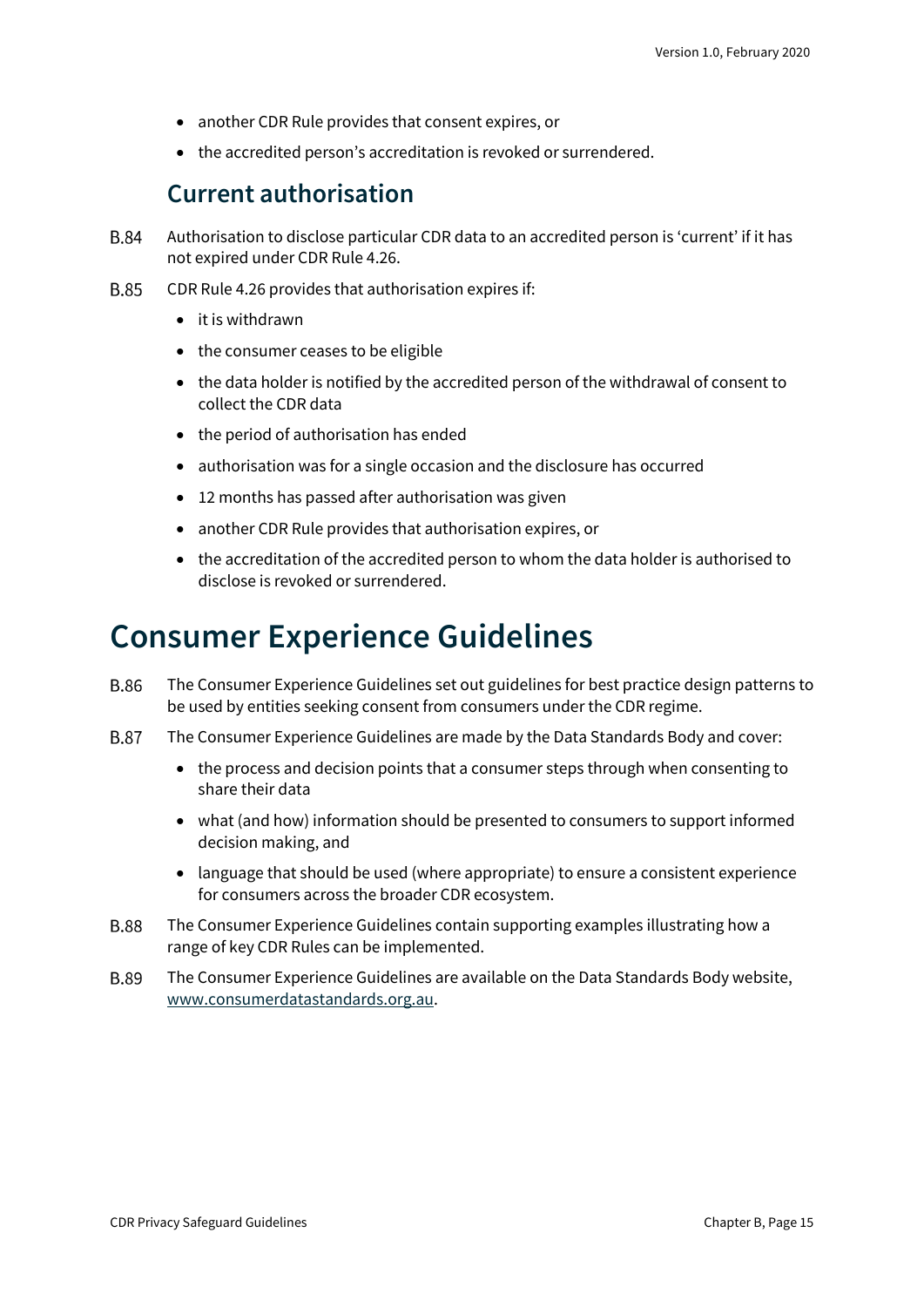# <span id="page-15-0"></span>**Data holder**

- **B.90** A person is a data holder of CDR data if the person holds the CDR data, is not a designated gateway for the data, began to hold the data after the earliest holding day, and any of the three cases below apply: $52$ 
	- The person is specified or belongs to a class of persons specified in a designation instrument and neither the CDR data, nor any other CDR data from which the CDR data was directly or indirectly derived, was disclosed to the person under the CDR Rules.<sup>[53](#page-15-4)</sup>
	- Neither the CDR data, nor any other CDR data from which the CDR data was directly or indirectly derived, was disclosed to the person under the CDR Rules, and the person is an accredited data recipient of other CDR data.<sup>[54](#page-15-5)</sup>
	- The CDR data or any other CDR data from which the CDR data was directly or indirectly derived was disclosed to the person under the CDR Rules, the person is an accredited person and the conditions specified in the CDR Rules are met.<sup>[55](#page-15-6)</sup>

## **Earliest holding day**

- <span id="page-15-1"></span>A designation instrument must specify the 'earliest holding day' for a particular sector. This **B.91** is the day on which data held by an entity may be CDR data.<sup>[56](#page-15-7)</sup>
- B.92 Under the designation instrument for the banking sector, the earliest holding day is 1 January 2017. $57$

# <span id="page-15-2"></span>**Data minimisation principle**

- **B.93** The data minimisation principle limits the scope and amount of CDR data an accredited person may collect and use.
- **B.94** An accredited person collects and uses CDR data in compliance with the data minimisation principle if:<sup>[58](#page-15-9)</sup>
	- a. when making a consumer data request on behalf of a consumer, the person does not seek to collect:
		- i. more CDR data than is reasonably needed, or

<span id="page-15-3"></span> $52$  Section 56AJ(1) of the Competition and Consumer Act and CDR Rules 1.7(1) and 1.7(3).

<span id="page-15-4"></span><sup>&</sup>lt;sup>53</sup> For example, the person is an accredited data recipient of that CDR data or is an outsourced service provider to whom the CDR data was disclosed under CDR Rule 4.8(2).

<span id="page-15-5"></span><sup>54</sup> Section 56AJ(3) of the Competition and Consumer Act. This means that the person is an accredited person who is an accredited data recipient in respect of data other than the CDR data in question. Although under the designation instrument only authorised deposit-taking institutions (ADIs) are designated as persons who hold the specified classes of information for the purposes of s 56AC(2)(b), a non-ADI accredited person may become a data holder in respect of certain CDR data if this circumstance applies.

<span id="page-15-6"></span><sup>&</sup>lt;sup>55</sup> The conditions for the banking sector are contained in clause 7.2 of Schedule 3 to the CDR Rules.

<span id="page-15-7"></span> $56$  Section 56AJ(1)(b) of the Competition and Consumer Act.

<span id="page-15-8"></span><sup>57</sup> Section 5(3) of the designation instrument.

<span id="page-15-9"></span><sup>58</sup> CDR Rule 1.8.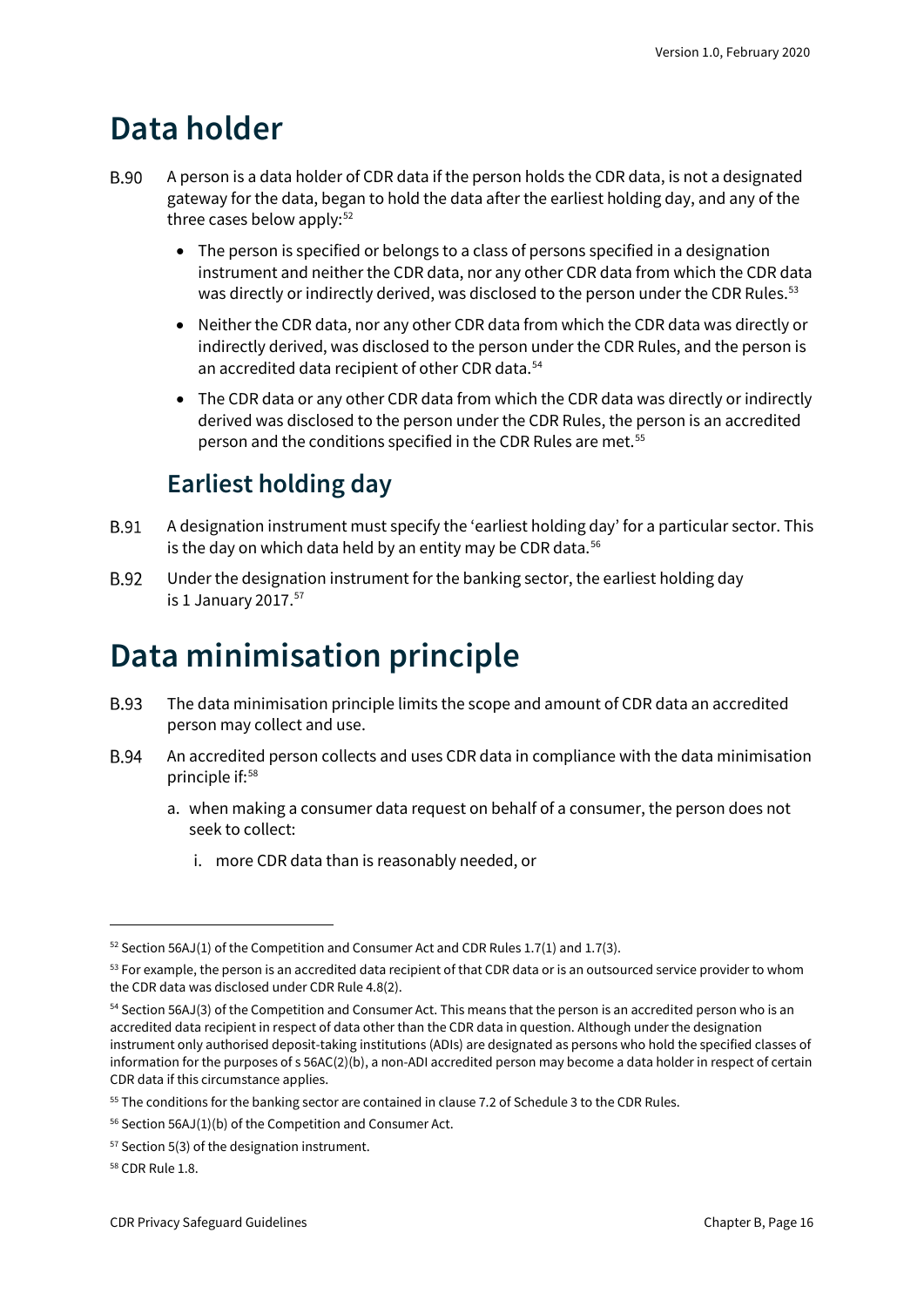ii. CDR data that relates to a longer time period than is reasonably needed

in order to provide the goods or services requested by the consumer, and

b. the person does not use the collected data or derived data beyond what is reasonably needed in order to provide the requested goods or services.

## <span id="page-16-0"></span>**Data standards**

- **B.95** A 'data standard' is a standard made by the Data Standards Chair of the Data Standards Body under section 56FA of the Competition and Consumer Act.
- **B.96** Data standards are about:
	- the format and description of CDR data
	- the disclosure of CDR data
	- the collection, use, accuracy, storage, security and deletion of CDR data
	- de-identifying CDR data, or
	- $\bullet$  other matters prescribed by regulations.<sup>[59](#page-16-2)</sup>
- **B.97** The current data standards are available on CSIRO's Data61 Consumer Data Standards website[, consumerdatastandards.org.au](https://consumerdatastandards.org.au/) and include the following:
	- API Standards
	- Information Security Standards, and
	- Consumer Experience Standards.

#### **Consumer Experience Standards**

- <span id="page-16-1"></span>The 'Consumer Experience Standards' are data standards<sup>[60](#page-16-3)</sup> regarding: **B.98** 
	- the obtaining of authorisations and consents and withdrawal of authorisations and consents
	- the collection and use of CDR data, including requirements to be met by CDR participants in relation to seeking consent from CDR consumers
	- the authentication of CDR consumers, and
	- the types of CDR data and descriptions of those types to be used by CDR participants in making and responding to requests ('Data Language Standards').
- The Consumer Experience Standards are available on CSIRO's Data61 Consumer Data **B.99** Standards website[, www.consumerdatastandards.org.au.](http://www.consumerdatastandards.org.au/)

<span id="page-16-2"></span><sup>59</sup> Section 56FA(1) of the Competition and Consumer Act.

<span id="page-16-3"></span> $60$  Section 56FA(3) of the Competition and Consumer Act and CDR Rule 8.11.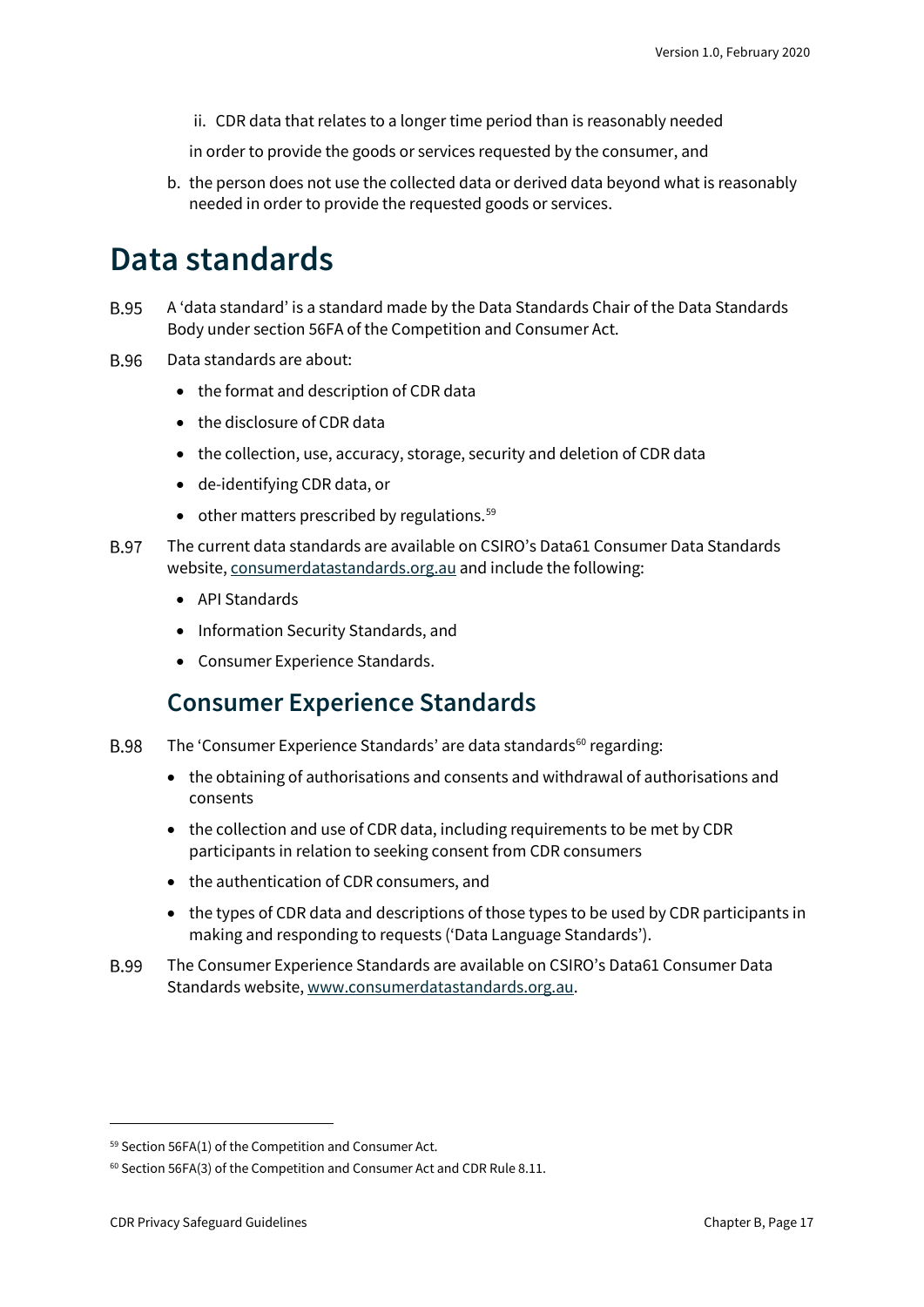### Data Language Standards

- B.100 The 'Data Language Standards' are data standards<sup>[61](#page-17-3)</sup> regarding the types of CDR data and descriptions of those types to be used by CDR participants in making and responding to requests.
- The Data Language Standards form part of the Consumer Experience Standards and are available on CSIRO's Data61 Consumer Data Standards website, [www.consumerdatastandards.org.au.](http://www.consumerdatastandards.org.au/)

## <span id="page-17-0"></span>**Designated gateway**

- A 'designated gateway' is a person is specified in a legislative instrument made under s 56AC(2) of the Competition and Consumer Act.<sup>[62](#page-17-4)</sup>
- B.103 There are currently no designated gateways in the CDR regime.

# <span id="page-17-1"></span>**Designation instrument**

- A 'designation instrument' is a legislative instrument made by the Minister under section 56AC(2) of the Competition and Consumer Act.<sup>[63](#page-17-5)</sup>
- A designation instrument designates a sector of the Australian economy for the purposes of the CDR regime by specifying classes of information that can be transferred under the CDR, among other things.
- These guidelines use 'designation instrument' to refer to the designation instrument for the banking sector (the Consumer Data Right (Authorised Deposit-Taking Institutions) Designation 2019), dated 4 September 2019.

# <span id="page-17-2"></span>**Disclosure**

- 'Disclosure' is not defined in the Competition and Consumer Act or the Privacy Act.
- Under the CDR regime 'disclose' takes its ordinary, broad meaning.
- An entity discloses CDR data when it makes the data accessible or visible to others outside the entity. [64](#page-17-6) This interpretation focuses on the act done by the disclosing party, and not on the actions or knowledge of the recipient. Disclosure, in the context of the CDR regime, can occur even where the data is already held by the recipient.<sup>[65](#page-17-7)</sup>

<span id="page-17-3"></span><sup>&</sup>lt;sup>61</sup> Section 56FA(3) of the Competition and Consumer Act and CDR Rule 8.11.

<span id="page-17-4"></span><sup>62</sup> Section 56AL of the Competition and Consumer Act.

<span id="page-17-5"></span><sup>63</sup> Section 56AM(1) of the Competition and Consumer Act.

<span id="page-17-6"></span><sup>64</sup> Information will be 'disclosed' under the CDR regime regardless of whether an entity retains effective control over the data. This is different to the situation under the Privacy Act, where in some limited circumstances the provision of information from an entity to a contractor to provide services on behalf of the entity may be a use, rather than a disclosure. See paragraph B.144 i[n Chapter B: Key concepts](https://www.oaic.gov.au/privacy/australian-privacy-principles-guidelines/chapter-b-key-concepts/#use) of the APP Guidelines.

<span id="page-17-7"></span><sup>65</sup> For a similar approach to interpreting 'disclosure', see *Pratt Consolidated Holdings Pty Ltd v Commissioner of Taxation*  [2011] AATA 907, [112]–[119].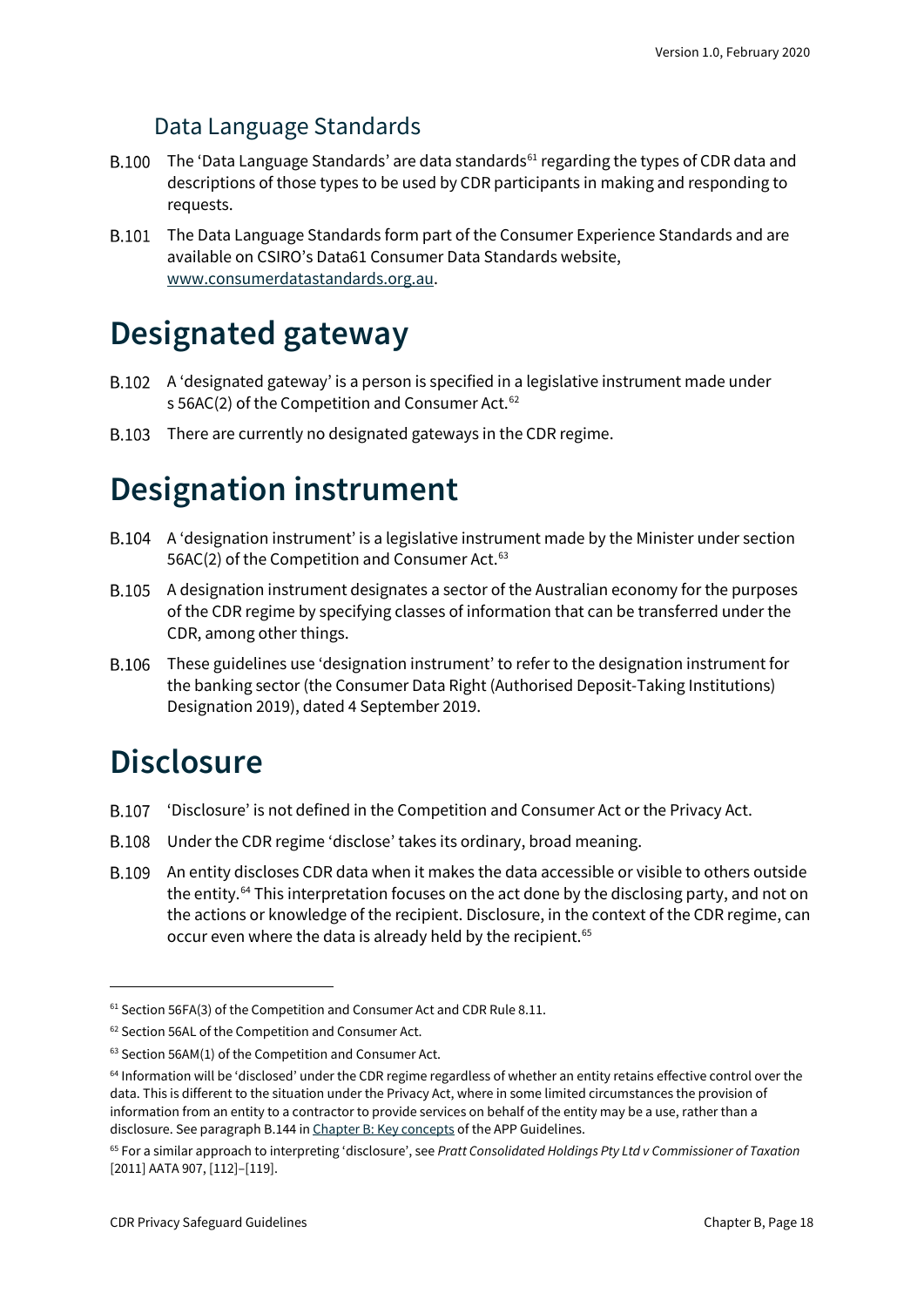- B.110 For example, an entity discloses CDR data when it transfers a copy of the data in machinereadable form to another entity.
- B.111 'Disclosure' is a separate concept from:
	- 'Unauthorised access' which is addressed i[n Chapter 12 \(Privacy Safeguard 12\).](https://www.oaic.gov.au/consumer-data-right/cdr-privacy-safeguard-guidelines/chapter-12-privacy-safeguard-12-security-of-cdr-data-and-destruction-of-de-identification-of-redundant-cdr-data) An entity is not taken to have disclosed CDR data where a third party intentionally exploits the entity's security measures and gains unauthorised access to the information. Examples include unauthorised access following a cyber-attackor a theft, including where the third party then makes that data available to others outside the entity.
	- 'Use' which is discussed in paragraphs B.145–B.146 below. 'Use' encompasses information handling and management activities occurring within an entity's effective control, for example, when staff of an entity access, read, exchange or make decisions based on CDR data the entity holds.

# <span id="page-18-0"></span>**Eligible**

'Eligible' CDR consumers are discussed at paragraphs B.57–B.59.

# <span id="page-18-1"></span>**Outsourced service provider**

- The CDR Rules provide that an 'outsourced service provider' is a person to whom an accredited person discloses CDR data under a 'CDR outsourcing arrangement'.<sup>[66](#page-18-3)</sup>
- <span id="page-18-2"></span>Any provision of CDR data by an accredited data recipient to an outsourced service provider will be a disclosure. [67](#page-18-4)

### **CDR outsourcing arrangement**

- A person discloses CDR data to another person under a 'CDR outsourcing arrangement' if it does so under a written contract between the discloser and the recipient under which the recipient: [68](#page-18-5)
	- will provide, to the discloser, goods or services using CDR data
	- must take the steps in Schedule 2 to the CDR Rules to protect CDR data disclosed to it by the discloser, and any CDR data that it directly or indirectly derives from the CDR data, as if it were an accredited data recipient
	- must not use or disclose any such CDR data other than in accordance with the contract

<span id="page-18-3"></span> $66$  CDR Rules 1.7(1) (Definitions) and 1.10.

<span id="page-18-4"></span><sup>67</sup> Whether an accredited data recipient retains effective control over the data does not affect whether data is 'disclosed'. This is different to the situation under the Privacy Act, where in some limited circumstances the provision of information from an entity to a contractor to provide services on behalf of the entity may be a use, rather than a disclosure. See paragraph B.144 i[n Chapter B: Key concepts](https://www.oaic.gov.au/privacy/australian-privacy-principles-guidelines/chapter-b-key-concepts/#use) of the APP Guidelines.

See paragraph B.144 i[n Chapter B: Key concepts](https://www.oaic.gov.au/privacy/australian-privacy-principles-guidelines/chapter-b-key-concepts/#use) of the APP Guidelines.

<span id="page-18-5"></span> $68$  CDR Rules 1.7(1) (Definitions) and 1.10.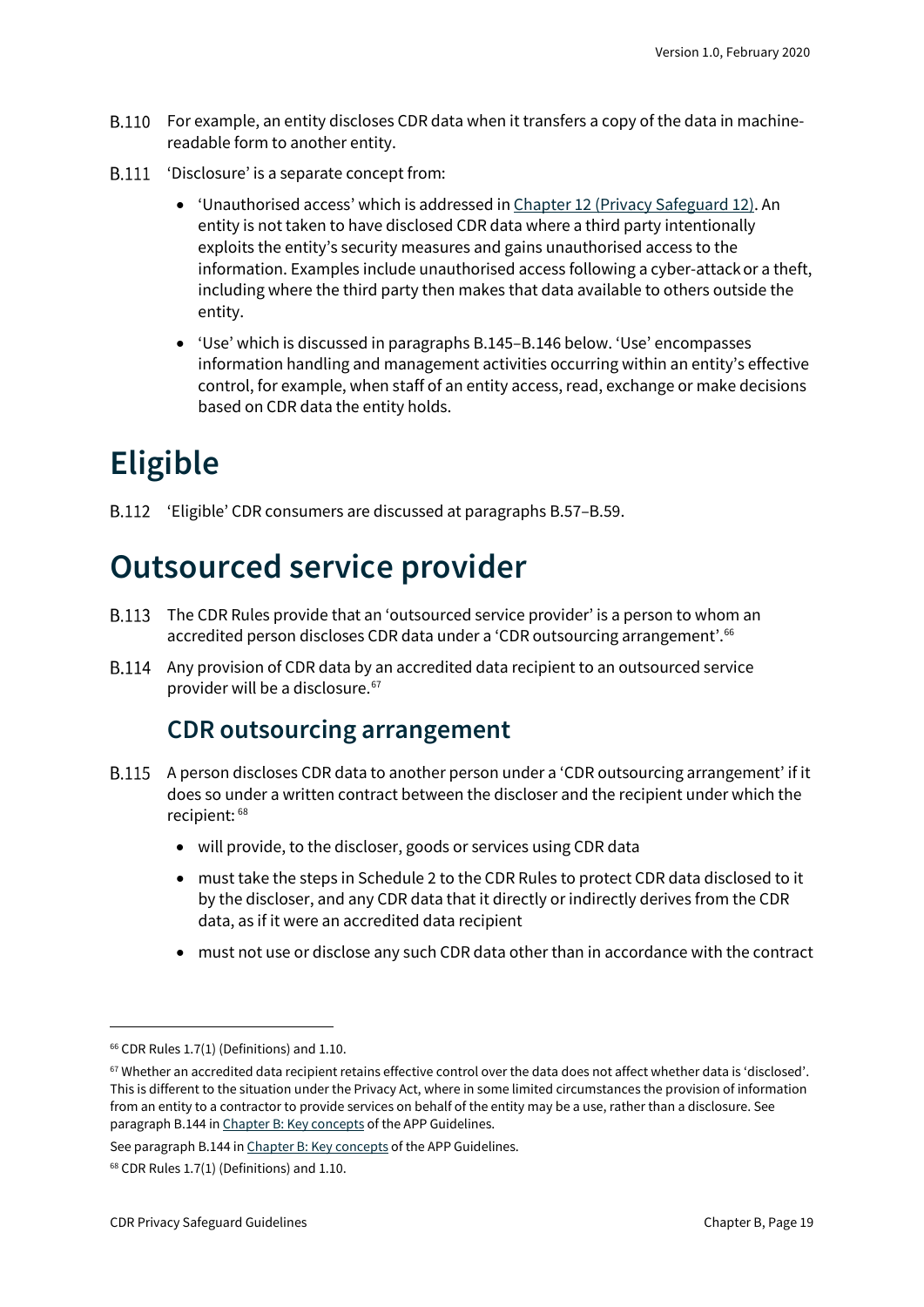- must not disclose such CDR data to another person otherwise than under a CDR outsourcing arrangement, and if it does so, it must ensure that the other person complies with the requirements of the CDR outsourcing arrangement, and
- must, if directed by the discloser:
	- o delete (in accordance with the CDR data deletion process) or return to the discloser any CDR data disclosed to it by the discloser
	- o provide to the discloser records of any deletion that are required to be made under the CDR data deletion process, and
	- $\circ$  direct any other person to which it has disclosed CDR data to take corresponding steps.

## <span id="page-19-0"></span>**Purpose**

- A person is deemed to engage in conduct for a particular 'purpose' if they engage in the conduct for purposes which include that purpose, and where that purpose is a substantial purpose.<sup>[69](#page-19-2)</sup>
- B.117 The purpose of an act is the reason or object for which it is done.
- There may be multiple purposes. If one of those purposes is a substantial purpose, a person is deemed to engage in conduct for that particular purpose.<sup>[70](#page-19-3)</sup> This means that:
	- all substantial purposes for which a person holds CDR data are deemed to be a 'purpose' for which the person holds the data, and
	- if one purpose for a use of CDR data is direct marketing, and that purpose is a substantial purpose, the use is deemed to be for the purpose of direct marketing for the purposes of Privacy Safeguard 6.

## <span id="page-19-1"></span>**Reasonable, Reasonably**

- B.119 'Reasonable' and 'reasonably' are used in the privacy safeguards and CDR Rules to qualify a test or obligation. An example is that a 'CDR consumer' is a person who is identifiable or 'reasonably' identifiable from certain CDR data or related information.<sup>[71](#page-19-4)</sup>
- 'Reasonable' and 'reasonably' are not defined in the Competition and Consumer Act or the Privacy Act. The terms bear their ordinary meaning, as being based upon or according to reason and capable of sound explanation.
- What is reasonable is a question of fact in each individual case. It is an objective test that has regard to how a reasonable person, who is properly informed, would be expected to act in the circumstances. What is reasonable can be influenced by current standards and practices.[72](#page-19-5)

<span id="page-19-2"></span> $69$  Section 4F(1)(b) of the Competition and Consumer Act.

<span id="page-19-3"></span><sup>70</sup> Section 4F of the Competition and Consumer Act.

<span id="page-19-4"></span><sup>&</sup>lt;sup>71</sup> Section 56AI(3)(c) of the Competition and Consumer Act.

<span id="page-19-5"></span><sup>72</sup> For example, *Jones v Bartlett* [2000] HCA 56, [57]–[58] (Gleeson CJ); *Bankstown Foundry Pty Ltd v Braistina* [1986] HCA 20, [12] (Mason, Wilson and Dawson JJ).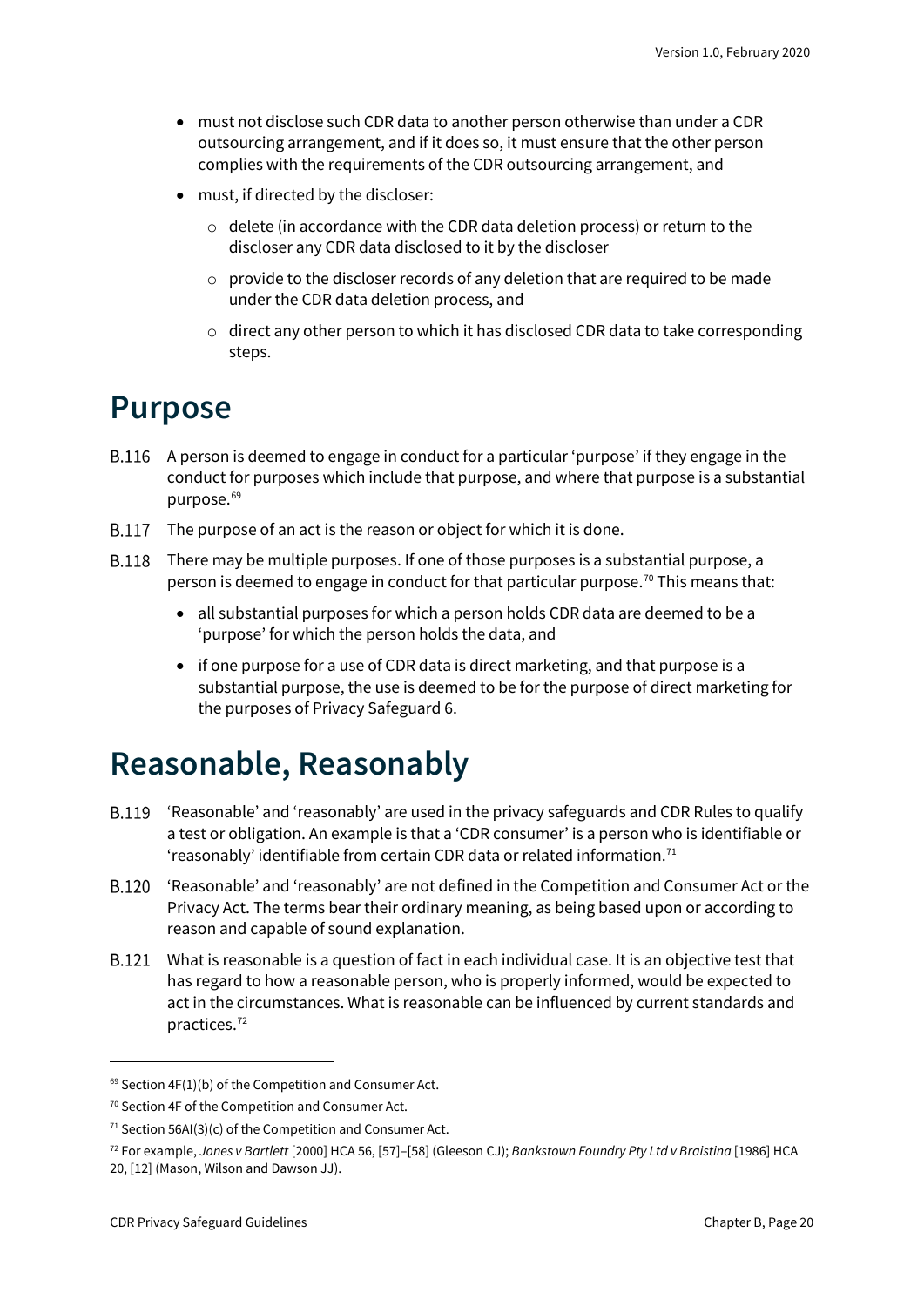An entity must be able to justify its conduct as 'reasonable'. The High Court has observed that whether there are 'reasonable grounds' to support a course of action 'requires the existence of facts which are sufficient to [persuade] a reasonable person',[73](#page-20-5) and 'involves an evaluation of the known facts, circumstances and considerations which may bear rationally upon the issue in question'.<sup>[74](#page-20-6)</sup> There may be a conflicting range of objective circumstances to be considered, and the factors in support of a conclusion should outweigh those against.

# <span id="page-20-0"></span>**Reasonable steps**

- B.123 The 'reasonable steps' test is an objective test and is to be applied in the same manner as 'reasonable' and 'reasonably'.
- B.124 An entity must be able to justify that reasonable steps were taken.

# <span id="page-20-1"></span>**Redundant data**

CDR data is 'redundant data' if the data is collected by an accredited data recipient under the CDR regime and the entity no longer needs any of the data for a purpose permitted under the CDR Rules or for a purpose for which the entity may use or disclose it under Division 5, Part IVD of the Competition and Consumer Act.[75](#page-20-7)

# <span id="page-20-2"></span>**Required consumer data**

- CDR data is 'required consumer data' if it is required to be disclosed by a data holder to:
	- a CDR consumer in response to a valid consumer data request under CDR Rule 3.4(3), or
	- an accredited person in response to a consumer data request under CDR Rule 4.6(4).
- 'Required consumer data' for the banking sector is defined in clause 3.2 of Schedule 3 to the CDR Rules.<sup>[76](#page-20-8)</sup>

# <span id="page-20-3"></span>**Required or authorised by an Australian law or by a court/tribunal order**

## **Australian law**

<span id="page-20-4"></span>B.128 'Australian law' has the meaning given to it in the Privacy Act. It means:

<span id="page-20-5"></span><sup>73</sup> *George v Rockett* (1990) 170 CLR 104, 112.

<span id="page-20-6"></span><sup>74</sup> *McKinnon v Secretary, Department of Treasury* (2006) 228 CLR 423, 430 (Gleeson CJ & Kirby J).

<span id="page-20-7"></span> $75$  Section 56EO(2) of the Competition and Consumer Act. Note that this section also applies to designated gateways, however there are currently no designated gateways in the CDR regime.

<span id="page-20-8"></span> $76$  Clause 3.2(3) of Schedule 3 to the CDR Rules sets out what CDR data will be neither required consumer data nor voluntary consumer data.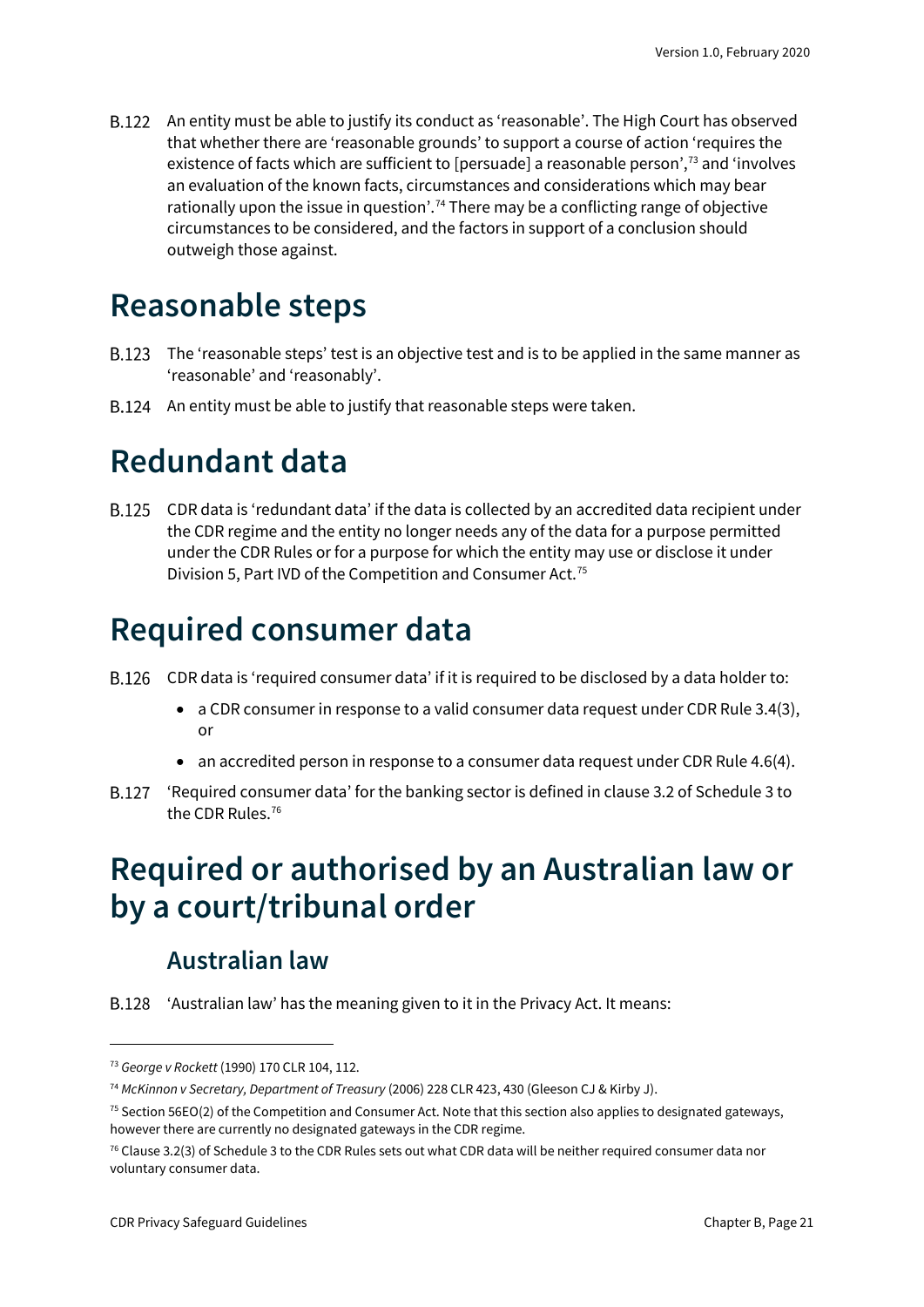- an Act of the Commonwealth, or of a State or Territory
- regulations or any other instrument made under such an Act
- a Norfolk Island enactment, or
- a rule of common law or equity.<sup>[77](#page-21-3)</sup>

## **Court/tribunal order**

- <span id="page-21-0"></span>'Court/tribunal order' has the meaning given to it in the Privacy Act. It means an order, direction or other instrument made by a court, a tribunal, a judge, a magistrate, a person acting as a judge or magistrate, a judge or magistrate acting in a personal capacity, or a member or an officer of a tribunal.<sup>[78](#page-21-4)</sup>
- The definition applies to orders and the like issued by Commonwealth, State and Territory courts, tribunals and members, and officers. The definition includes an order, direction or other instrument that is of an interim or interlocutory nature.
- The reference to a judge or a magistrate acting in a personal capacity means that the definition applies to an order or direction issued by a judge or magistrate who has been appointed by government to an office or inquiry that involves the exercise of administrative or executive functions, including functions that are quasi-judicial in nature. An example is a judge who is appointed by Government to conduct a royal commission.

### **Required**

- <span id="page-21-1"></span>B.132 A person who is 'required' by an Australian law or a court/tribunal order to handle data in a particular way has a legal obligation to do so and cannot choose to act differently.
- <span id="page-21-2"></span>The obligation will usually be indicated by words such as 'must' or 'shall' and may be accompanied by a sanction for non-compliance.

## **Authorised**

- A person who is 'authorised' under an Australian law or a court/tribunal order has discretion as to whether they will handle data in a particular way. The person is permitted to take the action but is not required to do so. The authorisation may be indicated by a word such as 'may' but may also be implied rather than expressed in the law or order.
- A person may be impliedly authorised by law or order to handle data in a particular way where a law or order requires or authorises a function or activity, and this directly entails the data handling practice.
- For example, a statute that requires a person to bring information to the attention of a government authority where they know or believe a serious offence has been committed<sup>[79](#page-21-5)</sup> may implicitly authorise a person to use CDR data to confirm whether or not the offence has been committed, and then may require the person to disclose the data to the authority.

<span id="page-21-3"></span> $77$  Section 6(1) of the Privacy Act.

<span id="page-21-4"></span> $78$  Section 6(1) of the Privacy Act.

<span id="page-21-5"></span><sup>79</sup> For example, s 316(1) of the *Crimes Act 1900* (NSW).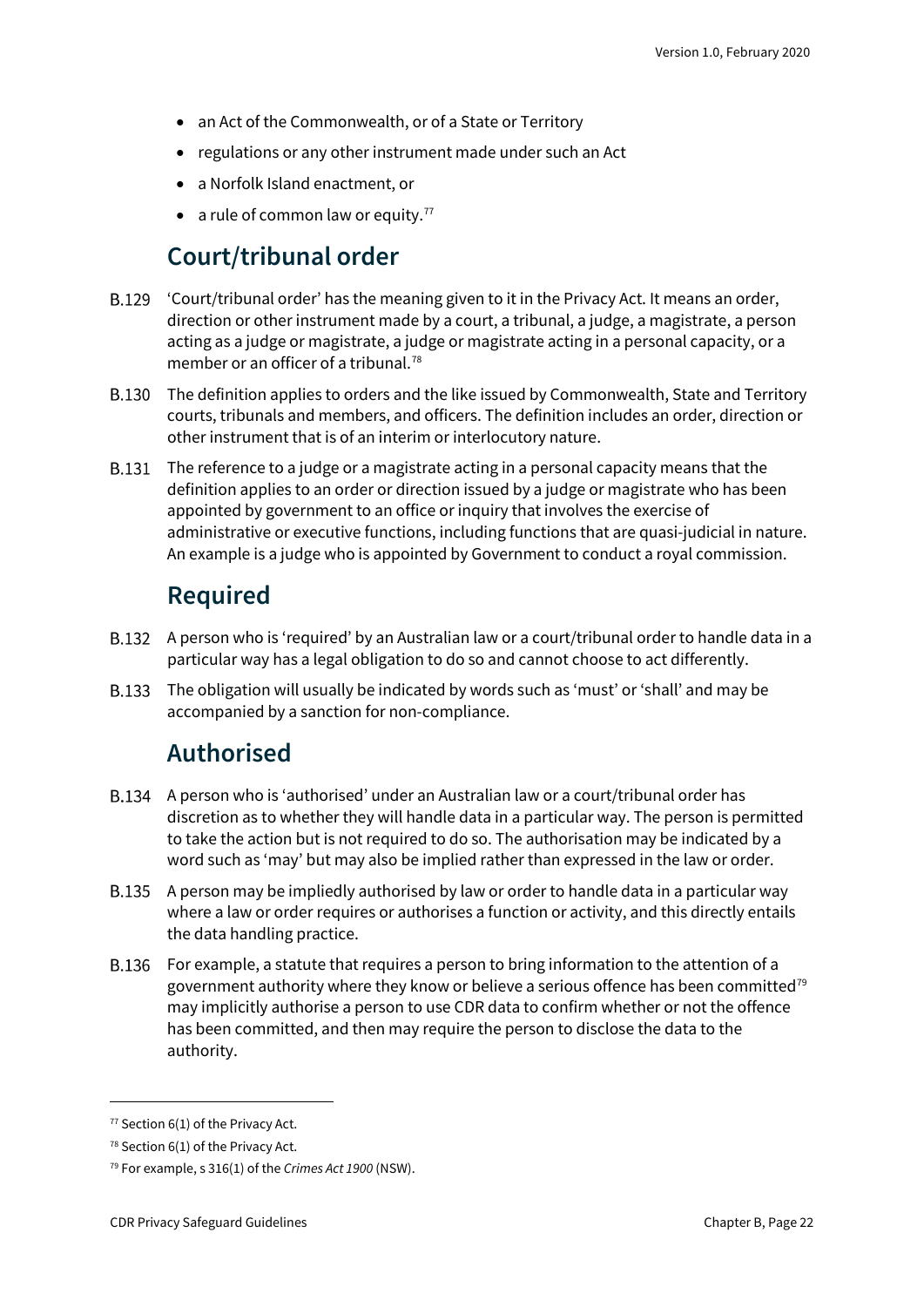B.137 An act or practice is not 'authorised' solely because there is no law or court/tribunal order prohibiting it. The purpose of the privacy safeguards is to protect the privacy of consumers by imposing obligations on persons in their handling of CDR data. A law will not authorise an exception to those protections unless it does so by clear and direct language.<sup>80</sup>

## <span id="page-22-0"></span>**Required or authorised to use or disclose CDR data under the CDR Rules**

## **Required**

- <span id="page-22-1"></span>A data holder is 'required' to disclose CDR data under the CDR Rules:
	- in response to a valid consumer data request under CDR Rule 3.4(3), subject to CDR Rule 3.5
	- in response to a consumer data request from an accredited person on behalf of a CDR consumer under CDR Rule 4.6(4), subject to CDR Rule 4.7, where the data holder has a current authorisation to disclose the data from the CDR consumer, and
	- in response to a product data request under CDR Rule 2.3(1), subject to CDR Rule 2.5, where a data holder is required to disclose required product data under CDR Rule 2.4(3) (however the privacy safeguards do not apply to required product data).
- <span id="page-22-2"></span>B.139 An accredited data recipient is never 'required' to disclose CDR data under the CDR Rules.<sup>[81](#page-22-4)</sup>

#### **Authorised**

- A data holder may be 'authorised' to disclose CDR data to an accredited person by a CDR consumer.[82](#page-22-5) Such an authorisation must be in accordance with Division 4.4 of the CDR Rules.
- A data holder is also authorised to disclose voluntary product data in response to a product data request under CDR Rule 2.4(2), however the privacy safeguards do not apply to required product data.
- An accredited data recipient is 'authorised' to disclose CDR data under the CDR Rules:
	- to the CDR consumer under CDR Rule  $7.5(1)(c)$
	- to an outsourced service provider under CDR Rule  $7.5(1)(d)$ , and
	- $\bullet$  to a third party if the CDR data is de-identified, under CDR Rule 7.5(1)(e).

<span id="page-22-3"></span><sup>80</sup> See *Coco v The Queen* (1994) 179 CLR 427.

<span id="page-22-4"></span><sup>81</sup> In their capacity as an accredited data recipient.

<span id="page-22-5"></span><sup>82</sup> CDR Rule 4.5.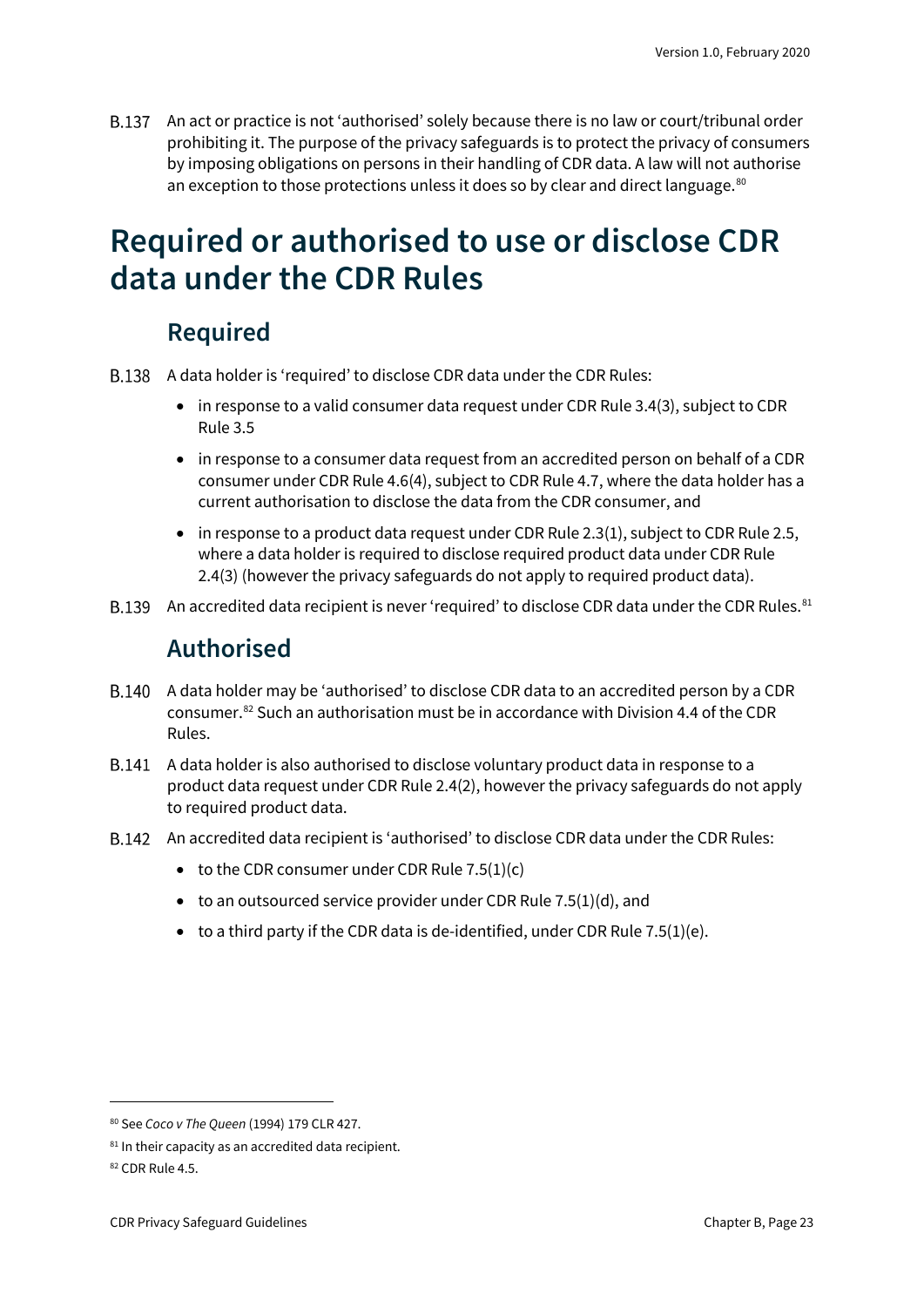# <span id="page-23-0"></span>**Required product data**

- B.143 In the banking sector, 'required product data' means CDR data for which there are no CDR consumers, and which is:<sup>[83](#page-23-3)</sup>
	- within a class of information specified in the banking sector designation instrument
	- about the eligibility criteria, terms and conditions, price, availability or performance of a product
	- publicly available, in the case where the CDR data is about availability or performance
	- product specific data about a product, and
	- held in a digital form.
- B.144 The privacy safeguards do not apply to required product data. [84](#page-23-4)

# <span id="page-23-1"></span>**Use**

- B.145 'Use' is not defined in the Competition and Consumer Act or the Privacy Act. 'Use' is a separate concept from disclosure, which is discussed at paragraphs B.107–B.111 above.
- Generally, an entity 'uses' CDR data when it handles and manages that data within its effective control. Examples include the entity:
	- accessing and reading the data
	- searching records for the data
	- making a decision based on the data
	- passing the data from one part of the entity to another
	- de-identifying data, and
	- deriving data from the data.

# <span id="page-23-2"></span>**Voluntary consumer data**

- **B.147** 'Voluntary consumer data' is CDR data a data holder may disclose to a CDR consumer under CDR Rule 3.4(2) or to an accredited person under CDR Rule 4.6(2).
- **B.148** For the banking sector, 'voluntary consumer data' is CDR data for which there is a CDR consumer that is:
	- not required consumer data, and
	- not specified in the CDR Rules as being neither required consumer data nor voluntary consumer data. [85](#page-23-5)

<span id="page-23-3"></span><sup>83</sup> Clause 3.1(1) of Schedule 3 to the CDR Rules.

<span id="page-23-4"></span> $84$  Section 56EB(1) of the Competition and Consumer Act and s 6(1) of the Privacy Act.

<span id="page-23-5"></span><sup>85</sup> Clause 3.2(2) of Schedule 3 to the CDR Rules. Clause 3.2(3) of Schedule 3 to the CDR Rule sets out what CDR data will be neither required consumer data nor voluntary consumer data.